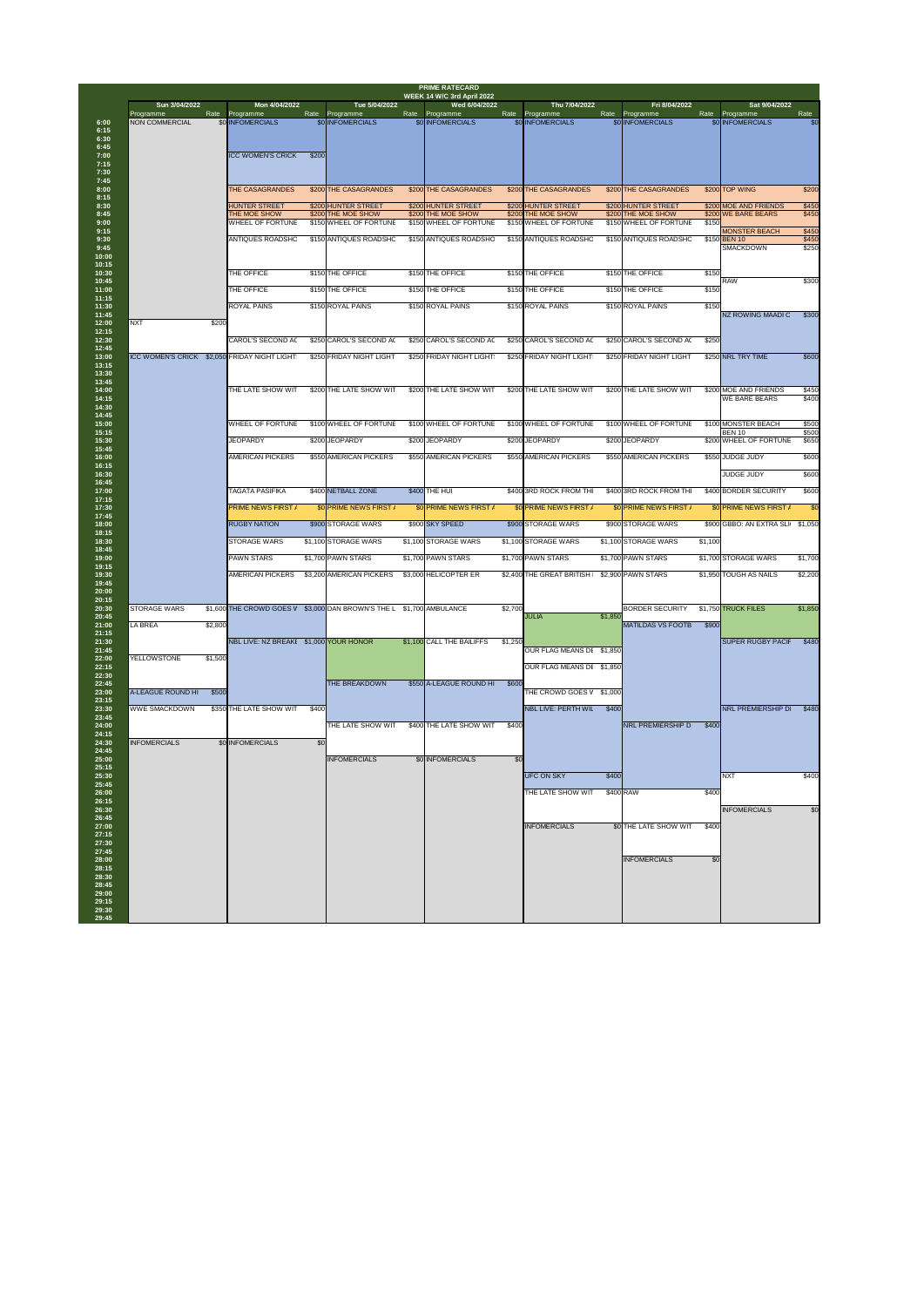| Sun 10/04/2022                          |       | Mon 11/04/2022                                    |       | Tue 12/04/2022                                                 |       | <b>WEEK 15 W/C 10th April 2022</b><br>Wed 13/04/2022 |                 | Thu 14/04/2022                                  |                | Fri 15/04/2022        |                                                | Sat 16/04/2022 |
|-----------------------------------------|-------|---------------------------------------------------|-------|----------------------------------------------------------------|-------|------------------------------------------------------|-----------------|-------------------------------------------------|----------------|-----------------------|------------------------------------------------|----------------|
| Programme                               | Rate  | Programme                                         | Rate  | Programme                                                      | Rate  | Programme                                            |                 | Rate Programme                                  | Rate           | Programme             | Rate<br>Programme                              |                |
| <b>NON COMMERCIAL</b>                   |       | <b>\$0 INFOMERCIALS</b>                           |       | \$0 INFOMERCIALS                                               |       | \$0 INFOMERCIALS                                     |                 | \$0 INFOMERCIALS                                |                | \$0 EASTER NON COMME  | \$0 INFOMERCIALS                               |                |
|                                         |       |                                                   |       |                                                                |       |                                                      |                 |                                                 |                |                       |                                                |                |
|                                         |       |                                                   |       |                                                                |       |                                                      |                 |                                                 |                |                       |                                                |                |
|                                         |       |                                                   |       |                                                                |       |                                                      |                 |                                                 |                |                       |                                                |                |
|                                         |       | <b>BLUE'S CLUES AND Y</b><br><b>HUNTER STREET</b> |       | \$200 BLUE'S CLUES AND Y<br>\$200 HUNTER STREET                |       | \$200 BLUE'S CLUES AND<br>\$200 HUNTER STREET        |                 | \$200 BLUE'S CLUES AND Y<br>\$200 HUNTER STREET | \$200<br>\$200 |                       | <b>TOP WING</b>                                |                |
|                                         |       | THE MOE SHOW                                      |       | \$200 THE MOE SHOW                                             |       | \$200 THE MOE SHOW                                   |                 | \$200 THE MOE SHOW                              | \$200          |                       | <b>MOE AND FRIENDS</b><br><b>WE BARE BEARS</b> |                |
|                                         |       | <b>WHEEL OF FORTUNE</b>                           |       | \$150 WHEEL OF FORTUNE                                         |       | \$150 WHEEL OF FORTUNE                               |                 | \$150 WHEEL OF FORTUNE                          | \$150          |                       | <b>MONSTER BEACH</b>                           |                |
|                                         |       | <b>ANTIQUES ROADSHC</b>                           |       | \$150 ANTIQUES ROADSHC                                         |       | \$150 ANTIQUES ROADSHC                               |                 | \$150 ANTIQUES ROADSHC                          | \$150          |                       | <b>BEN 10</b>                                  |                |
|                                         |       |                                                   |       |                                                                |       |                                                      |                 |                                                 |                |                       | <b>SMACKDOWN</b>                               |                |
|                                         |       | <b>HSBC WORLD RUGB'</b>                           |       | \$250 THE OFFICE                                               |       | \$150 THE OFFICE                                     |                 | \$150 THE OFFICE                                | \$150          |                       |                                                |                |
|                                         |       |                                                   |       | THE OFFICE                                                     |       | \$150 THE OFFICE                                     |                 | \$150 THE OFFICE                                | \$150          |                       | RAW                                            |                |
|                                         |       |                                                   |       | <b>ROYAL PAINS</b>                                             |       | \$150 ROYAL PAINS                                    |                 | \$150 FRIDAY NIGHT LIGHT                        | \$150          |                       |                                                |                |
| <b>UFC PRELIMS LIVE</b>                 | \$550 |                                                   |       |                                                                |       |                                                      |                 |                                                 |                |                       | <b>WHOSE LINE IS IT AN</b>                     |                |
|                                         |       |                                                   |       |                                                                |       |                                                      |                 |                                                 |                |                       |                                                |                |
|                                         |       |                                                   |       | <b>CAROL'S SECOND AC</b>                                       |       | \$250 CAROL'S SECOND AC                              |                 | \$250 FRIDAY NIGHT LIGHT                        | \$250          |                       | <b>WHOSE LINE IS IT AN</b>                     |                |
|                                         |       | <b>FRIDAY NIGHT LIGHT</b>                         |       | \$250 FRIDAY NIGHT LIGHT                                       |       | \$250 FRIDAY NIGHT LIGHT                             | \$250           |                                                 |                |                       | NRL TRY TIME                                   |                |
|                                         |       |                                                   |       |                                                                |       |                                                      |                 | <b>CAROL'S SECOND AC</b>                        | \$250          |                       |                                                |                |
| <b>ALL NEW TRAFFIC C(</b>               |       | \$200 THE LATE SHOW WIT                           |       | \$200 THE LATE SHOW WIT                                        |       | \$200 THE LATE SHOW WIT                              |                 | \$200 THE LATE SHOW WIT                         | \$200          |                       | <b>MOE AND FRIENDS</b><br><b>WE BARE BEARS</b> |                |
|                                         |       |                                                   |       |                                                                |       |                                                      |                 |                                                 |                |                       |                                                |                |
| <b>TRUCK NIGHT IN AME</b>               |       | \$250 WHEEL OF FORTUNE                            |       | \$100 WHEEL OF FORTUNE                                         |       | \$100 WHEEL OF FORTUNE                               |                 | \$100 WHEEL OF FORTUNE                          | \$100          |                       | <b>MONSTER BEACH</b>                           |                |
|                                         |       | <b>JEOPARDY</b>                                   |       | \$200 JEOPARDY                                                 |       | \$200 JEOPARDY                                       |                 | \$200 JEOPARDY                                  | \$200          |                       | <b>BEN 10</b><br><b>WHEEL OF FORTUNE</b>       |                |
| A-LEAGUE ROUND HI                       |       | \$550 AMERICAN PICKERS                            |       | \$550 AMERICAN PICKERS                                         |       | \$550 AMERICAN PICKERS                               |                 | \$550 AMERICAN PICKERS                          | \$550          |                       | <b>JUDGE JUDY</b>                              |                |
| <b>MIGHTY MACHINES</b>                  | \$550 |                                                   |       |                                                                |       |                                                      |                 |                                                 |                |                       | <b>JUDGE JUDY</b>                              |                |
| <b>RUGBY NATION</b>                     |       | \$600 TAGATA PASIFIKA                             |       | \$400 NETBALL ZONE                                             |       | \$400 3RD ROCK FROM THI                              |                 | \$400 3RD ROCK FROM THI                         | \$400          |                       | <b>BORDER SECURITY</b>                         |                |
| <b>PRIME NEWS FIRST /</b>               |       | \$0 PRIME NEWS FIRST /                            |       | \$0 PRIME NEWS FIRST /                                         |       | \$0 PRIME NEWS FIRST /                               |                 | \$0 PRIME NEWS FIRST /                          | \$0            |                       | <b>PRIME NEWS FIRST /</b>                      |                |
| CRUISING WITH JANE \$1,100 STORAGE WARS |       |                                                   |       | \$900 STORAGE WARS                                             |       | \$900 SKY SPEED                                      |                 | \$900 A-LEAGUE ROUND HI                         | \$900          |                       | GBBO: AN EXTRA SLI \$1,050                     |                |
|                                         |       |                                                   |       |                                                                |       |                                                      |                 |                                                 |                |                       |                                                |                |
|                                         |       | <b>STORAGE WARS</b>                               |       | \$1,100 STORAGE WARS                                           |       | \$1,100 STORAGE WARS                                 |                 | \$1,100 STORAGE WARS                            | \$1,100        |                       |                                                |                |
| <b>STORAGE WARS</b>                     |       | \$2,850 PAWN STARS                                |       | \$1,700 PAWN STARS                                             |       | \$1,700 PAWN STARS                                   |                 | \$1,700 PAWN STARS                              | \$1,700        |                       | <b>STORAGE WARS</b>                            |                |
| <b>BEST OF OUTBACK T</b>                |       | \$3,200 AMERICAN PICKERS                          |       | \$3,200 AMERICAN PICKERS                                       |       | \$3,000 HELICOPTER ER                                |                 | \$2,400 THE GREAT BRITISH                       | \$2,900        |                       | <b>TOUGH AS NAILS</b>                          |                |
|                                         |       |                                                   |       |                                                                |       |                                                      |                 |                                                 |                |                       |                                                |                |
| <b>LA BREA</b>                          |       |                                                   |       | \$2,800 THE CROWD GOES V \$3,000 DAN BROWN'S THE L             |       | \$1,700 BORDER SECURITY                              | \$2,700         | JULIA                                           | \$1,850        |                       | <b>TRUCK FILES</b>                             |                |
|                                         |       |                                                   |       |                                                                |       | A-LEAGUE LIVE: PER \$1,250                           |                 |                                                 |                |                       |                                                |                |
| <b>YELLOWSTONE</b>                      |       |                                                   |       | \$1,500 PRIME FLICKS: JOHN \$1,850 NBL LIVE: NZ BREAKI \$1,100 |       |                                                      |                 | OUR FLAG MEANS DI \$1,850                       |                |                       | <b>SUPER RUGBY PACIF</b>                       |                |
|                                         |       |                                                   |       |                                                                |       |                                                      |                 |                                                 |                |                       |                                                |                |
| <b>LPGA EVENT HIGHLI(</b>               | \$500 |                                                   |       |                                                                |       |                                                      |                 | OUR FLAG MEANS DI \$2,550                       |                |                       |                                                |                |
|                                         |       |                                                   |       |                                                                |       | A-LEAGUE ROUND HI                                    |                 | \$600 THE CROWD GOES V \$1,000                  |                |                       |                                                |                |
| <b>SMACKDOWN</b>                        | \$350 |                                                   |       | THE BREAKDOWN                                                  | \$550 |                                                      |                 | THE LATE SHOW WIT                               | \$400          |                       | <b>INXT</b>                                    |                |
|                                         |       | THE LATE SHOW WIT                                 | \$400 |                                                                |       |                                                      |                 | <b>EASTER NON COMME</b>                         |                | \$0 NRL PREMIERSHIP D | \$400 EASTER NON COMME                         |                |
| <b>WORLD'S MOST UNE</b>                 | \$250 |                                                   |       | THE LATE SHOW WIT                                              | \$400 | THE LATE SHOW WIT                                    | \$400           |                                                 |                |                       |                                                |                |
| <b>INFOMERCIALS</b>                     |       | <b>\$0 INFOMERCIALS</b>                           | \$0   |                                                                |       |                                                      |                 |                                                 |                |                       |                                                |                |
|                                         |       |                                                   |       |                                                                |       | <b>CLOSEDOWN</b>                                     | \$0             |                                                 |                |                       |                                                |                |
|                                         |       |                                                   |       | <b>INFOMERCIALS</b>                                            |       | \$0 INFOMERCIALS                                     | $\overline{30}$ |                                                 |                | <b>RAW</b>            | \$400                                          |                |
|                                         |       |                                                   |       |                                                                |       |                                                      |                 |                                                 |                |                       |                                                |                |
|                                         |       |                                                   |       |                                                                |       |                                                      |                 |                                                 |                | THE LATE SHOW WIT     | \$400                                          |                |
|                                         |       |                                                   |       |                                                                |       |                                                      |                 |                                                 |                |                       |                                                |                |
|                                         |       |                                                   |       |                                                                |       |                                                      |                 |                                                 |                | <b>INFOMERCIALS</b>   | \$0                                            |                |
|                                         |       |                                                   |       |                                                                |       |                                                      |                 |                                                 |                |                       |                                                |                |
|                                         |       |                                                   |       |                                                                |       |                                                      |                 |                                                 |                |                       |                                                |                |
|                                         |       |                                                   |       |                                                                |       |                                                      |                 |                                                 |                |                       |                                                |                |
|                                         |       |                                                   |       |                                                                |       |                                                      |                 |                                                 |                |                       |                                                |                |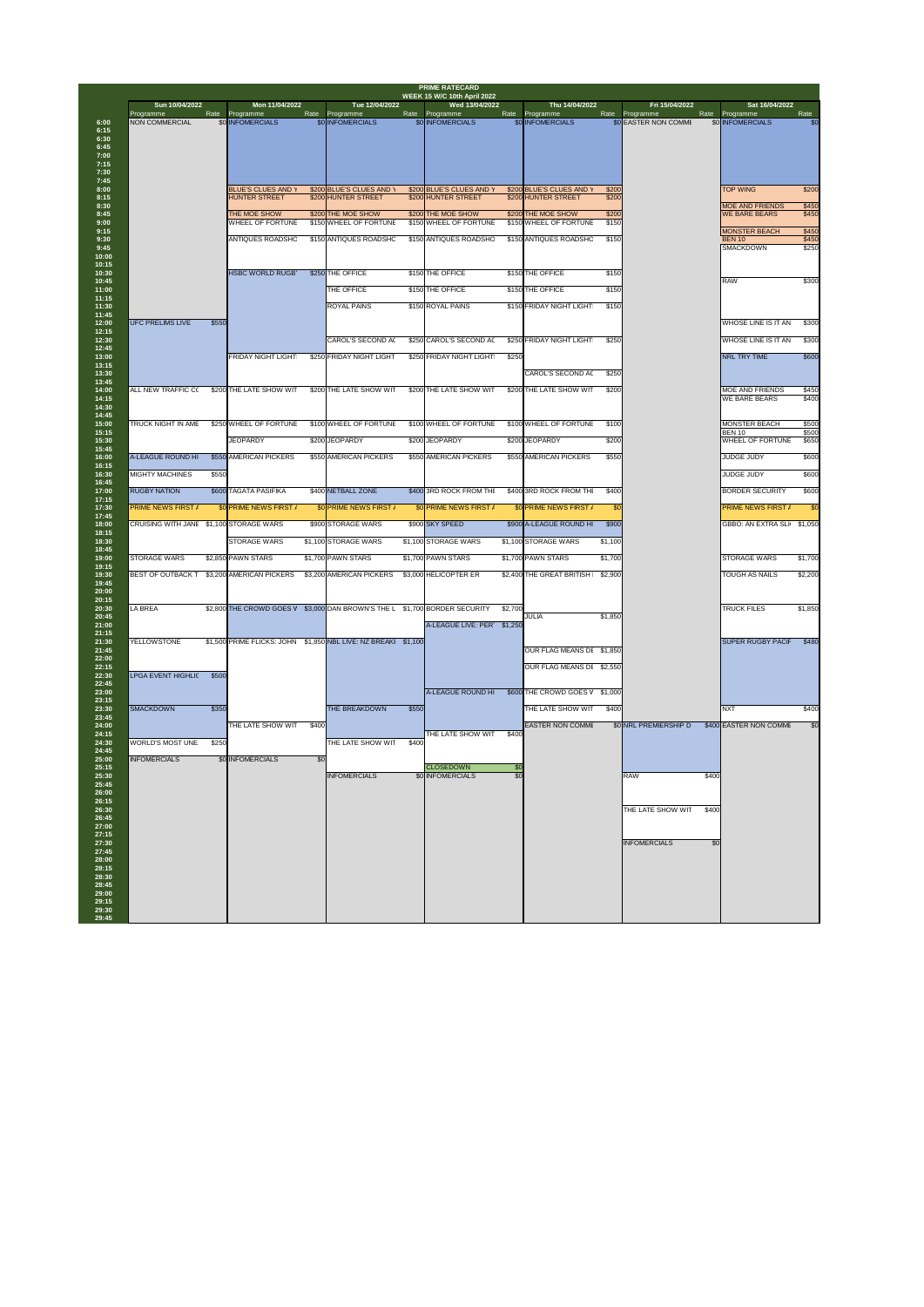|                                                                                                                   |                                              |       |                                          |         | <b>PRIME RATECARD</b><br><b>WEEK 16 W/C 17th April 2022</b> |              |                                          |                 |                                          |         |                                                          |                         |
|-------------------------------------------------------------------------------------------------------------------|----------------------------------------------|-------|------------------------------------------|---------|-------------------------------------------------------------|--------------|------------------------------------------|-----------------|------------------------------------------|---------|----------------------------------------------------------|-------------------------|
| Sun 17/04/2022<br><b>Programme</b>                                                                                | Mon 18/04/2022<br>Rate Programme             | Rate  | Tue 19/04/2022<br>Programme              | Rate    | Wed 20/04/2022<br>Programme                                 | Rate         | Thu 21/04/2022<br>Programme              | Rate            | Fri 22/04/2022<br>Programme              |         | Sat 23/04/2022<br>Rate Programme                         | Rate                    |
| <b>EASTER NON COMME</b>                                                                                           | \$0 INFOMERCIALS                             |       | \$0 INFOMERCIALS                         |         | \$0 INFOMERCIALS                                            |              | \$0 INFOMERCIALS                         |                 | \$0 INFOMERCIALS                         |         | <b>\$0 INFOMERCIALS</b>                                  | \$0                     |
|                                                                                                                   | <b>BLUE'S CLUES AND Y</b>                    |       | \$200 BLUE'S CLUES AND Y                 |         | \$200 BLUE'S CLUES AND Y                                    |              | \$200 BLUE'S CLUES AND Y                 |                 | \$200 BLUE'S CLUES AND Y                 |         | \$200 TOP WING                                           | \$200                   |
|                                                                                                                   | <b>THE MOE SHOW</b>                          |       | \$200 THE MOE SHOW<br>\$200 THE MOE SHOW |         | \$200 THE MOE SHOW<br>\$200 THE MOE SHOW                    |              | \$200 THE MOE SHOW<br>\$200 THE MOE SHOW |                 | \$200 THE MOE SHOW<br>\$200 THE MOE SHOW |         | \$200 MOE AND FRIENDS<br>\$200 WE BARE BEARS             | \$450<br>\$450          |
|                                                                                                                   | THE MOE SHOW<br><b>WHEEL OF FORTUNE</b>      |       | \$150 WHEEL OF FORTUNE                   |         | \$150 WHEEL OF FORTUNE                                      |              | \$150 WHEEL OF FORTUNE                   |                 | \$150 WHEEL OF FORTUNE                   | \$150   |                                                          |                         |
|                                                                                                                   | <b>ANTIQUES ROADSHC</b>                      |       | \$150 ANTIQUES ROADSHC                   |         | \$150 ANTIQUES ROADSHC                                      |              | \$150 FISHY BUSINESS                     |                 | \$150 FISHY BUSINESS                     |         | <b>MONSTER BEACH</b><br>\$150 BEN 10<br><b>SMACKDOWN</b> | \$450<br>\$450<br>\$250 |
|                                                                                                                   | THE OFFICE                                   |       | \$150 HSBC WORLD RUGB                    |         | \$250 THE OFFICE                                            |              | \$150 THE OFFICE                         |                 | \$150 THE OFFICE                         | \$150   |                                                          |                         |
|                                                                                                                   | THE OFFICE                                   | \$150 |                                          |         | THE OFFICE                                                  |              | \$150 THE OFFICE                         |                 | \$150 THE OFFICE                         | \$150   | <b>RAW</b>                                               | \$300                   |
|                                                                                                                   | <b>WHOSE LINE IS IT AN</b>                   | \$150 |                                          |         | <b>WHOSE LINE IS IT AN</b>                                  |              | \$150 WHOSE LINE IS IT AN                |                 | \$150 WHOSE LINE IS IT AN                | \$150   |                                                          |                         |
|                                                                                                                   | <b>WHOSE LINE IS IT AN</b>                   | \$150 |                                          |         | <b>WHOSE LINE IS IT AN</b>                                  |              | \$150 WHOSE LINE IS IT AN                |                 | \$150 WHOSE LINE IS IT AN                | \$150   | <b>WHOSE LINE IS IT AN</b>                               | \$300                   |
|                                                                                                                   | <b>CAROL'S SECOND AC</b>                     | \$250 |                                          |         | <b>CAROL'S SECOND AC</b>                                    |              | \$250 CAROL'S SECOND AO                  |                 | \$250 CAROL'S SECOND AC                  |         | \$250 WHOSE LINE IS IT AN                                | \$300                   |
|                                                                                                                   |                                              |       |                                          |         |                                                             |              |                                          |                 |                                          |         |                                                          |                         |
|                                                                                                                   | <b>PAWN STARS</b>                            |       | \$250 PAWN STARS                         |         | \$250 PAWN STARS                                            |              | \$250 PAWN STARS                         |                 | \$250 PAWN STARS                         |         | \$250 NRL TRY TIME                                       | \$600                   |
|                                                                                                                   | THE LATE SHOW WIT                            |       | \$200 THE LATE SHOW WIT                  |         | \$200 THE LATE SHOW WIT                                     |              | \$200 THE LATE SHOW WIT                  |                 | \$200 THE LATE SHOW WIT                  |         | \$200 MOE AND FRIENDS<br><b>WE BARE BEARS</b>            | \$450<br>\$400          |
| 14:45<br>15:00<br>15:15                                                                                           | <b>WHEEL OF FORTUNE</b>                      |       | \$100 WHEEL OF FORTUNE                   |         | \$100 WHEEL OF FORTUNE                                      |              | \$100 WHEEL OF FORTUNE                   |                 | \$100 WHEEL OF FORTUNE                   |         | \$100 MONSTER BEACH<br><b>BEN 10</b>                     | \$500<br>\$500          |
| 15:30<br>15:45                                                                                                    | <b>JEOPARDY</b>                              |       | \$200 JEOPARDY                           |         | \$200 JEOPARDY                                              |              | \$200 JEOPARDY                           |                 | \$200 JEOPARDY                           |         | \$200 WHEEL OF FORTUNE                                   | \$650                   |
| 16:00<br>16:15                                                                                                    | <b>AMERICAN PICKERS</b>                      |       | \$550 AMERICAN PICKERS                   |         | \$550 AMERICAN PICKERS                                      |              | \$550 AMERICAN PICKERS                   |                 | \$550 AMERICAN PICKERS                   |         | \$550 JUDGE JUDY                                         | \$600                   |
|                                                                                                                   |                                              |       |                                          |         |                                                             |              |                                          |                 |                                          |         | <b>JUDGE JUDY</b>                                        | \$600                   |
| 16:45<br>17:00<br>17:15                                                                                           | <b>TAGATA PASIFIKA</b>                       |       | \$400 NETBALL ZONE                       |         | \$400 THE HUI                                               |              | \$400 3RD ROCK FROM THI                  |                 | \$400 DREAM HOME DILEM                   |         | \$400 BORDER SECURITY                                    | \$600                   |
| 17:30<br>17:45                                                                                                    | <b>PRIME NEWS FIRST /</b>                    |       | \$0 PRIME NEWS FIRST /                   |         | \$0 PRIME NEWS FIRST /                                      |              | \$0 PRIME NEWS FIRST /                   |                 | \$0 PRIME NEWS FIRST /                   |         | \$0 PRIME NEWS FIRST /                                   | \$0                     |
| 18:00                                                                                                             | A-LEAGUE HIGHLIGH                            |       | \$900 STORAGE WARS                       |         | \$900 SKY SPEED                                             |              | \$900 STORAGE WARS                       |                 | \$900 STORAGE WARS                       |         | \$900 GBBO: AN EXTRA SLI \$1,050                         |                         |
| 18:15<br>18:30                                                                                                    | <b>STORAGE WARS</b>                          |       | \$1,100 STORAGE WARS                     |         | \$1,100 STORAGE WARS                                        |              | \$1,100 STORAGE WARS                     |                 | \$1,100 STORAGE WARS                     | \$1,100 |                                                          |                         |
| 19:00                                                                                                             | <b>PAWN STARS</b>                            |       | \$1,700 PAWN STARS                       |         | \$1,700 PAWN STARS                                          |              | \$1,700 PAWN STARS                       |                 | \$1,700 PAWN STARS                       |         | \$1,700 STORAGE WARS                                     | \$1,700                 |
|                                                                                                                   | <b>AMERICAN PICKERS</b>                      |       | \$3,200 AMERICAN PICKERS                 |         | \$3,000 HELICOPTER ER                                       |              | \$2,400 THE GREAT BRITISH                |                 | \$2,900 PAWN STARS                       |         | \$1,950 TOUGH AS NAILS                                   | \$2,200                 |
| 21:00                                                                                                             | THE CROWD GOES V                             |       | \$3,000 DAN BROWN'S THE L                |         | \$1,700 AMBULANCE                                           | \$2,700      | <b>JULIA</b>                             | \$1,850         | LAW & ORDER                              |         | \$1,750 TRUCK FILES A NEW                                | \$1,850                 |
|                                                                                                                   | <b>PRIME FLICKS: OLYM \$1,850 YOUR HONOR</b> |       |                                          | \$1,100 | <b>CALL THE BAILIFFS</b>                                    | \$1,250 BULL |                                          | \$1,850         | <b>RAW</b>                               |         | \$900 SUPER RUGBY PACIF                                  | \$480                   |
| 22:15<br>22:30<br>22:45                                                                                           |                                              |       | <b>THE BREAKDOWN</b>                     |         | \$550 A-LEAGUE ROUND HI                                     |              | \$600 THE CROWD GOES V \$1,000           |                 | <b>NRL PREMIERSHIP D</b>                 | \$500   |                                                          |                         |
| 23:00<br>23:15<br>23:30                                                                                           |                                              |       |                                          |         |                                                             |              | UFC ON SKY                               | \$400           |                                          |         | <b>NXT</b>                                               | \$400                   |
| 23:45<br>24:00<br><b>SMACKDOWN</b><br>24:15                                                                       | \$250 THE LATE SHOW WIT                      | \$400 | THE LATE SHOW WIT                        | \$400   | THE LATE SHOW WIT                                           | \$400        | THE LATE SHOW WIT                        | \$400           |                                          |         |                                                          |                         |
| 24:30<br>24:45                                                                                                    |                                              |       | <b>CLOSEDOWN</b>                         | \$0     |                                                             |              | <b>CLOSEDOWN</b>                         | \$0             | THE LATE SHOW WIT                        |         | \$400 INFOMERCIALS                                       | \$0                     |
| <b>INFOMERCIALS</b>                                                                                               | \$0 INFOMERCIALS                             |       | \$0 INFOMERCIALS                         |         | \$0 INFOMERCIALS                                            |              | \$0 INFOMERCIALS                         | $\overline{30}$ |                                          |         |                                                          |                         |
| 25:15<br>25:30<br>25:45<br>26:00<br>26:15<br>26:30<br>26:45<br>27:00<br>27:15<br>27:30<br>27:45<br>28:00<br>28:15 |                                              |       |                                          |         |                                                             |              |                                          |                 | <b>INFOMERCIALS</b>                      | \$0     |                                                          |                         |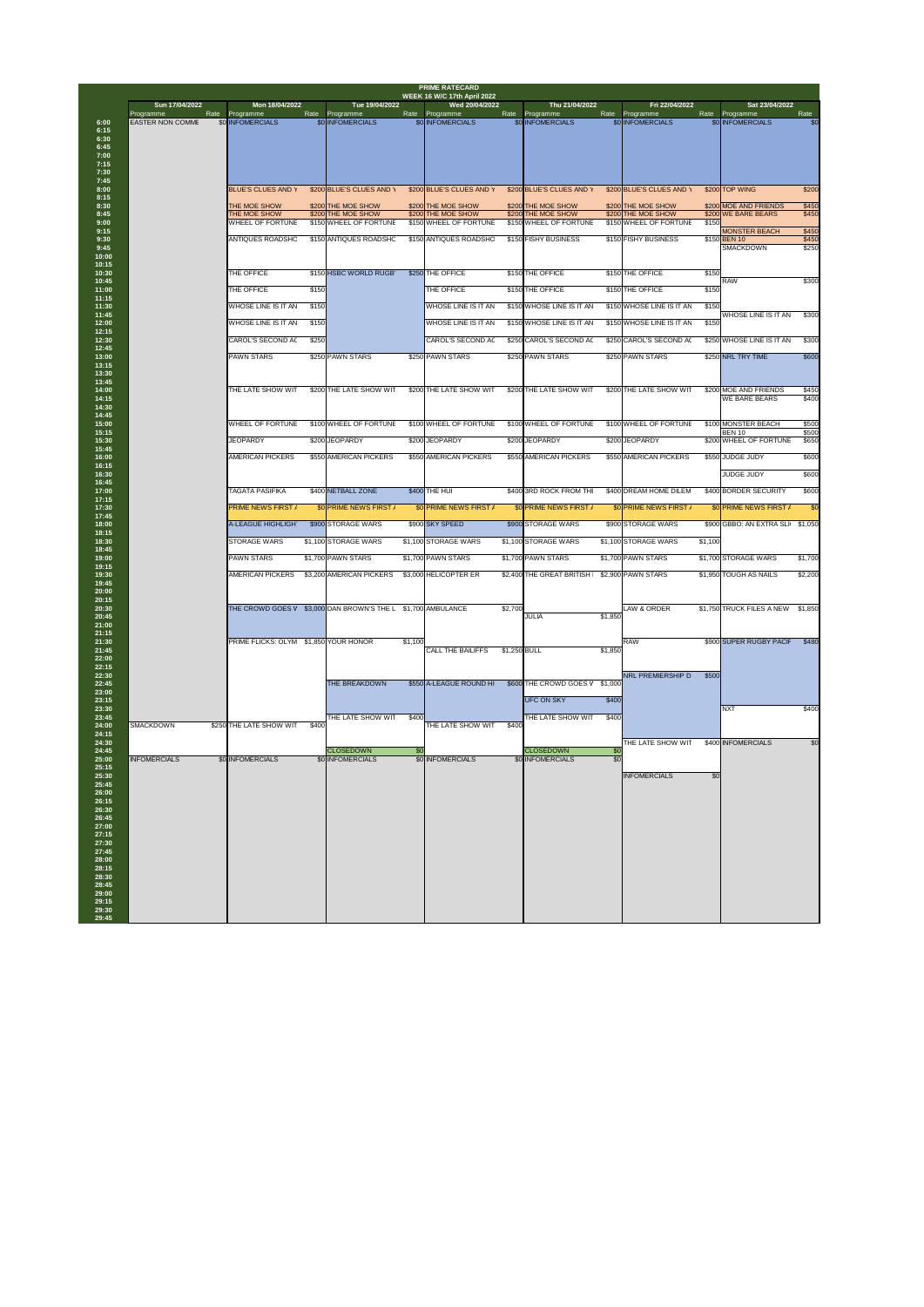| Sun 24/04/2022                                                       |       | Mon 25/04/2022                                     |       | Tue 26/04/2022                               |         | Wed 27/04/2022                            |              | Thu 28/04/2022                               |                 | Fri 29/04/2022                               |         | Sat 30/04/2022                                             |                |
|----------------------------------------------------------------------|-------|----------------------------------------------------|-------|----------------------------------------------|---------|-------------------------------------------|--------------|----------------------------------------------|-----------------|----------------------------------------------|---------|------------------------------------------------------------|----------------|
| Programme<br><b>NON COMMERCIAL</b>                                   | Rate  | Programme<br>\$0 ANZAC DAY NON COI                 | Rate  | Programme<br>\$0 INFOMERCIALS                | Rate    | Programme<br>\$0 INFOMERCIALS             |              | Rate Programme<br>\$0 INFOMERCIALS           | Rate            | Programme<br>\$0 INFOMERCIALS                |         | Rate Programme<br>\$0 INFOMERCIALS                         | Rate<br>\$0    |
|                                                                      |       |                                                    |       |                                              |         |                                           |              |                                              |                 |                                              |         |                                                            |                |
|                                                                      |       |                                                    |       |                                              |         |                                           |              |                                              |                 |                                              |         |                                                            |                |
|                                                                      |       |                                                    |       |                                              |         |                                           |              |                                              |                 |                                              |         |                                                            |                |
|                                                                      |       |                                                    |       | <b>BLUE'S CLUES AND Y</b>                    |         | \$200 BLUE'S CLUES AND Y                  |              | \$200 BLUE'S CLUES AND Y                     |                 | \$200 BLUE'S CLUES AND Y                     |         | \$200 TOP WING                                             | \$200          |
|                                                                      |       |                                                    |       | THE MOE SHOW<br>THE MOE SHOW                 |         | \$200 THE MOE SHOW<br>\$200 THE MOE SHOW  |              | \$200 THE MOE SHOW<br>\$200 THE MOE SHOW     |                 | \$200 THE MOE SHOW<br>\$200 THE MOE SHOW     |         | \$200 MOE AND FRIENDS<br>\$200 WE BARE BEARS               | \$450<br>\$450 |
|                                                                      |       |                                                    |       | <b>WHEEL OF FORTUNE</b>                      |         | \$150 WHEEL OF FORTUNE                    |              | \$150 WHEEL OF FORTUNE                       |                 | \$150 WHEEL OF FORTUNE                       | \$150   | <b>MONSTER BEACH</b>                                       | \$450          |
|                                                                      |       |                                                    |       | <b>FISHY BUSINESS</b>                        |         | \$150 FISHY BUSINESS                      |              | \$150 FISHY BUSINESS                         |                 | \$150 FISHY BUSINESS                         |         | \$150 BEN 10<br><b>SMACKDOWN</b>                           | \$450<br>\$250 |
|                                                                      |       |                                                    |       | THE OFFICE                                   |         | \$150 THE OFFICE                          |              | \$150 THE OFFICE                             |                 | \$150 THE OFFICE                             | \$150   | <b>RAW</b>                                                 | \$300          |
|                                                                      |       |                                                    |       | <b>THE OFFICE</b>                            |         | \$150 THE OFFICE                          |              | \$150 THE OFFICE                             |                 | \$150 THE OFFICE                             | \$150   |                                                            |                |
|                                                                      |       |                                                    |       | <b>ADOS ADDICTED TO</b>                      |         | \$150 ADOS ADDICTED TO                    |              | \$150 ADOS ADDICTED TO                       |                 | \$150 ADOS ADDICTED TO                       | \$150   | <b>WHOSE LINE IS IT AN</b>                                 | \$300          |
| <b>OUTBACK TRUCKERS</b>                                              |       | \$200 WHOSE LINE IS IT AN                          |       | \$150 ADOS ADDICTED TO                       |         | \$150 ADOS ADDICTED TO                    |              | \$150 ADOS ADDICTED TO                       |                 | \$150 ADOS ADDICTED TO                       | \$150   |                                                            |                |
|                                                                      |       | <b>CAROL'S SECOND AC</b>                           |       | \$250 CAROL'S SECOND AC                      |         | \$250 CAROL'S SECOND AC                   |              | \$250 ADOS ADDICTED TO                       |                 | \$250 ADOS ADDICTED TO                       |         | \$250 WHOSE LINE IS IT AN                                  | \$300          |
| <b>GRIFF'S GREAT KIWI</b>                                            |       | \$250 PAWN STARS                                   |       | \$250 PAWN STARS                             |         | \$250 PAWN STARS                          |              | \$250 PAWN STARS                             |                 | \$250 PAWN STARS                             |         | \$250 ONCE A WARRIOR W                                     | \$400          |
|                                                                      |       |                                                    |       |                                              |         |                                           |              |                                              |                 |                                              |         | <b>ADOS ADDICTED TO</b>                                    | \$400          |
| <b>ANZ PREMIERSHIP LI</b>                                            |       | \$850 THE LATE SHOW WIT                            |       | \$200 THE LATE SHOW WIT                      |         | \$200 THE LATE SHOW WIT                   |              | \$200 THE LATE SHOW WIT                      |                 | \$200 THE LATE SHOW WIT                      |         | \$200 MOE AND FRIENDS<br><b>WE BARE BEARS</b>              | \$450<br>\$400 |
|                                                                      |       |                                                    |       |                                              |         |                                           |              |                                              |                 |                                              |         |                                                            |                |
|                                                                      |       | <b>WHEEL OF FORTUNE</b>                            |       | \$100 WHEEL OF FORTUNE                       |         | \$100 WHEEL OF FORTUNE                    |              | \$100 WHEEL OF FORTUNE                       |                 | \$100 WHEEL OF FORTUNE                       |         | \$100 MONSTER BEACH<br><b>BEN 10</b>                       | \$500<br>\$500 |
|                                                                      |       | <b>JEOPARDY</b>                                    |       | \$200 JEOPARDY                               |         | \$200 JEOPARDY                            |              | \$200 JEOPARDY                               |                 | \$200 JEOPARDY                               |         | \$200 WHEEL OF FORTUNE                                     | \$650          |
| WHOSE LINE IS IT AN                                                  |       | \$550 NEW ZEALAND'S AIR                            |       | \$550 AMERICAN PICKERS                       |         | \$550 AMERICAN PICKERS                    |              | \$550 AMERICAN PICKERS                       |                 | \$550 AMERICAN PICKERS                       |         | \$550 JUDGE JUDY                                           | \$600          |
| WHOSE LINE IS IT AN                                                  | \$550 |                                                    |       |                                              |         |                                           |              |                                              |                 |                                              |         | <b>JUDGE JUDY</b>                                          | \$600          |
| <b>MIGHTY MACHINES</b>                                               |       | \$550 TAGATA PASIFIKA                              |       | \$400 NETBALL ZONE                           |         | \$400 THE HUI                             |              | \$400 DREAM HOME DILEM                       |                 | \$400 DREAM HOME DILEM                       |         | \$400 A-LEAGUE HIGHLIGH                                    | \$600          |
| <b>PRIME NEWS FIRST /</b><br>CRUISING WITH JANE \$1,100 RUGBY NATION |       | \$0 PRIME NEWS FIRST /                             |       | \$0 PRIME NEWS FIRST /<br>\$900 STORAGE WARS |         | \$0 PRIME NEWS FIRST /<br>\$900 SKY SPEED |              | \$0 PRIME NEWS FIRST /<br>\$900 STORAGE WARS |                 | \$0 PRIME NEWS FIRST /<br>\$900 STORAGE WARS |         | \$0 PRIME NEWS FIRST /<br>\$900 GBBO: AN EXTRA SLI \$1,050 | \$0            |
|                                                                      |       | <b>A-LEAGUE HIGHLIGH</b>                           |       | \$1,100 STORAGE WARS                         |         | \$1,100 STORAGE WARS                      |              | \$1,100 STORAGE WARS                         |                 | \$1,100 STORAGE WARS                         | \$1,100 |                                                            |                |
| <b>STORAGE WARS</b>                                                  |       | \$2,850 PAWN STARS                                 |       | \$1,700 PAWN STARS                           |         | \$1,700 PAWN STARS                        |              | \$1,700 PAWN STARS                           |                 | \$1,700 PAWN STARS                           |         | \$1,700 STORAGE WARS                                       | \$1,700        |
| <b>BEST OF OUTBACK T</b>                                             |       | \$3,200 AMERICAN PICKERS                           |       | \$3,200 AMERICAN PICKERS                     |         | \$3,000 HELICOPTER ER                     |              | \$2,400 THE GREAT BRITISH                    |                 | \$2,900 PAWN STARS                           |         | \$1,950 SAL'S NBL LIVE: TUAT                               | \$2,200        |
|                                                                      |       |                                                    |       |                                              |         |                                           |              |                                              |                 |                                              |         |                                                            |                |
| <b>LA BREA</b>                                                       |       | \$2,800 THE CROWD GOES V \$3,000 DAN BROWN'S THE L |       |                                              |         | \$1,700 AMBULANCE                         | \$2,700      |                                              |                 | <b>LAW &amp; ORDER</b>                       | \$1,750 |                                                            |                |
|                                                                      |       |                                                    |       |                                              |         |                                           |              | <b>JULIA</b>                                 | \$1,850         |                                              |         |                                                            |                |
| <b>YELLOWSTONE</b>                                                   |       | \$1,500 PRIME FLICKS: LOND \$1,850 YOUR HONOR      |       |                                              | \$1,100 |                                           |              |                                              |                 | <b>NRL PREMIERSHIP D</b>                     |         | \$900 SUPER RUGBY PACIF                                    | \$480          |
|                                                                      |       |                                                    |       |                                              |         | <b>CALL THE BAILIFFS</b>                  | \$1,250 BULL |                                              | \$1,850         |                                              |         |                                                            |                |
| <b>WWE SMACKDOWN</b>                                                 | \$500 |                                                    |       |                                              |         |                                           |              |                                              |                 |                                              |         |                                                            |                |
|                                                                      |       |                                                    |       | THE BREAKDOWN                                |         | \$550 A-LEAGUE ROUND HI                   |              | \$600 THE CROWD GOES V \$1,000               |                 |                                              |         |                                                            |                |
| <b>WORLD'S MOST UNE</b>                                              |       | \$250 THE LATE SHOW WIT                            | \$400 |                                              |         |                                           |              | <b>UFC ON SKY</b>                            | \$400           | <b>RAW</b>                                   |         | \$500 NRL PREMIERSHIP D                                    | \$400          |
| <b>INFOMERCIALS</b>                                                  | \$0   |                                                    |       | THE LATE SHOW WIT                            |         | \$400 THE LATE SHOW WIT                   |              | \$400 THE LATE SHOW WIT                      | \$400           |                                              |         |                                                            |                |
|                                                                      |       | <b>CLOSEDOWN</b>                                   | \$0   | <b>CLOSEDOWN</b>                             |         | \$0 CLOSEDOWN                             |              | \$0 CLOSEDOWN                                | \$0             | THE LATE SHOW WIT                            | \$400   |                                                            |                |
|                                                                      |       | <b>INFOMERCIALS</b>                                |       | \$0 INFOMERCIALS                             |         | \$0 INFOMERCIALS                          |              | \$0 INFOMERCIALS                             | $\overline{30}$ |                                              |         |                                                            |                |
|                                                                      |       |                                                    |       |                                              |         |                                           |              |                                              |                 | <b>INFOMERCIALS</b>                          |         | \$0 NXT                                                    | \$400          |
|                                                                      |       |                                                    |       |                                              |         |                                           |              |                                              |                 |                                              |         |                                                            |                |
|                                                                      |       |                                                    |       |                                              |         |                                           |              |                                              |                 |                                              |         | <b>INFOMERCIALS</b>                                        | \$0            |
|                                                                      |       |                                                    |       |                                              |         |                                           |              |                                              |                 |                                              |         |                                                            |                |
|                                                                      |       |                                                    |       |                                              |         |                                           |              |                                              |                 |                                              |         |                                                            |                |
|                                                                      |       |                                                    |       |                                              |         |                                           |              |                                              |                 |                                              |         |                                                            |                |
|                                                                      |       |                                                    |       |                                              |         |                                           |              |                                              |                 |                                              |         |                                                            |                |
|                                                                      |       |                                                    |       |                                              |         |                                           |              |                                              |                 |                                              |         |                                                            |                |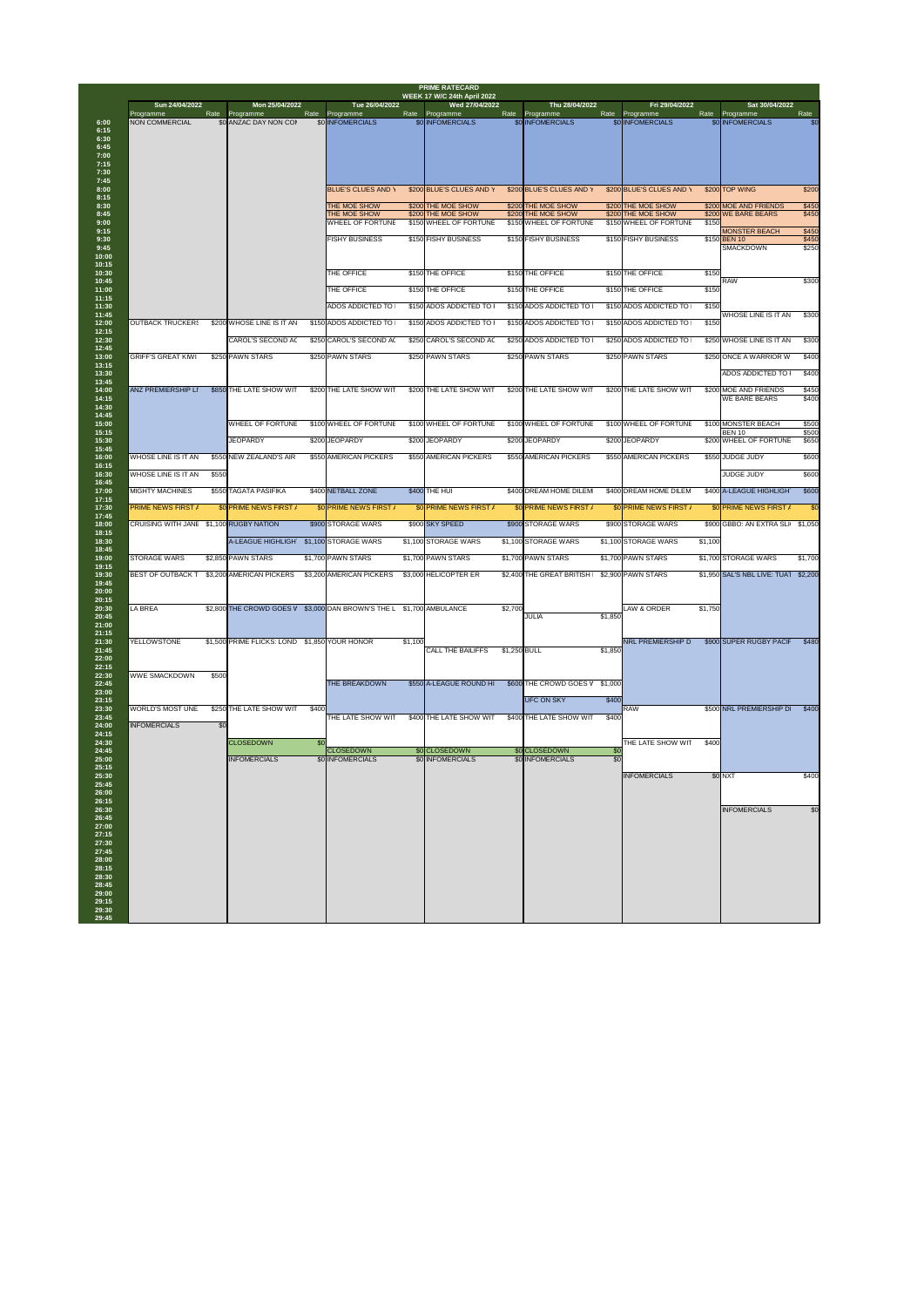| Sun 1/05/2022                             |       | Mon 2/05/2022                                 |       | Tue 3/05/2022                              |         | <b>WEEK 18 W/C 1st May 2022</b><br>Wed 4/05/2022 |               | Thu 5/05/2022                              |       | Fri 6/05/2022                              |         | Sat 7/05/2022                           |                |
|-------------------------------------------|-------|-----------------------------------------------|-------|--------------------------------------------|---------|--------------------------------------------------|---------------|--------------------------------------------|-------|--------------------------------------------|---------|-----------------------------------------|----------------|
| Programme<br><b>NON COMMERCIAL</b>        | Rate  | Programme<br>\$0 INFOMERCIALS                 | Rate  | Programme<br><b>\$0 INFOMERCIALS</b>       |         | Rate Programme<br>\$0 INFOMERCIALS               |               | Rate Programme<br>\$0 INFOMERCIALS         | Rate  | Programme<br>\$0 INFOMERCIALS              | Rate    | Programme<br>\$0 INFOMERCIALS           | Rate<br>\$0    |
|                                           |       |                                               |       |                                            |         |                                                  |               |                                            |       |                                            |         |                                         |                |
|                                           |       | <b>BLUE'S CLUES AND Y</b>                     |       | \$200 BLUE'S CLUES AND Y                   |         | \$200 BLUE'S CLUES AND Y                         |               | \$200 HENRY DANGER                         |       | \$200 HENRY DANGER                         |         | \$200 TOP WING                          | \$200          |
|                                           |       | THE MOE SHOW                                  |       | \$300 THE MOE SHOW                         |         | \$300 THE MOE SHOW                               |               | \$300 THE MOE SHOW                         |       | \$300 THE MOE SHOW                         |         | \$300 MOE AND FRIENDS                   | \$200          |
|                                           |       | THE MOE SHOW                                  |       | \$250 THE MOE SHOW                         |         | \$250 THE MOE SHOW                               |               | \$250 THE MOE SHOW                         |       | \$250 THE MOE SHOW                         |         | \$250 WE BARE BEARS                     | \$250          |
|                                           |       | <b>WHEEL OF FORTUNE</b>                       |       | \$150 WHEEL OF FORTUNE                     |         | \$150 WHEEL OF FORTUNE                           |               | \$150 WHEEL OF FORTUNE                     |       | \$150 WHEEL OF FORTUNE                     | \$150   | <b>MONSTER BEACH</b>                    | \$300          |
|                                           |       | <b>FISHY BUSINESS</b>                         |       | \$150 FISHY BUSINESS                       |         | \$150 FISHY BUSINESS                             |               | \$150 FIVE BEDROOMS                        |       | \$150 FIVE BEDROOMS                        |         | \$150 BEN 10<br><b>SMACKDOWN</b>        | \$450<br>\$250 |
|                                           |       | THE OFFICE                                    |       | \$200 HSBC WORLD RUGB                      |         | \$250 THE OFFICE                                 |               | \$200 THE OFFICE                           |       | \$200 BIG LOVE                             | \$200   | <b>RAW</b>                              | \$300          |
|                                           |       | THE OFFICE                                    | \$150 |                                            |         | THE OFFICE                                       |               | \$150 THE OFFICE                           | \$150 |                                            |         |                                         |                |
| <b>OUTBACK TRUCKERS</b>                   | \$600 | ROYAL PAINS                                   | \$150 |                                            |         | <b>ROYAL PAINS</b>                               |               | \$150 ROYAL PAINS                          |       | \$150 ROYAL PAINS                          | \$150   | <b>WHOSE LINE IS IT AN</b>              | \$350          |
|                                           |       | <b>DUNCANVILLE</b>                            | \$250 |                                            |         | <b>DUNCANVILLE</b>                               |               | \$250 DUNCANVILLE                          |       | \$250 DUNCANVILLE                          |         | \$250 WHOSE LINE IS IT AN               | \$300          |
| <b>GRIFF'S GREAT KIWI</b>                 |       | \$650 ANTHEMS                                 |       | \$250 HOUSE                                |         | \$250 HOUSE                                      |               | \$250 HOUSE                                |       | \$250 HOUSE                                |         | \$250 ONCE A WARRIOR W                  | \$400          |
|                                           |       |                                               |       |                                            |         |                                                  |               |                                            |       |                                            |         | <b>ADOS ADDICTED TO</b>                 | \$400          |
| <b>SUPERCARS CHAMP</b>                    |       | \$700 THE LATE SHOW WIT                       |       | \$150 THE LATE SHOW WIT                    |         | \$150 THE LATE SHOW WIT                          |               | \$150 THE LATE SHOW WIT                    |       | \$150 THE LATE SHOW WIT                    |         | \$150 MOE AND FRIENDS<br>WE BARE BEARS  | \$350<br>\$400 |
| <b>NETBALL ZONE</b>                       |       | \$550 WHEEL OF FORTUNE                        |       | \$100 WHEEL OF FORTUNE                     |         | \$100 WHEEL OF FORTUNE                           |               | \$100 WHEEL OF FORTUNE                     |       | \$100 WHEEL OF FORTUNE                     |         | \$100 MONSTER BEACH                     | \$500          |
| <b>ONCE A WARRIOR W</b>                   |       | \$700 JEOPARDY                                |       | \$150 JEOPARDY                             |         | \$150 JEOPARDY                                   |               | \$150 JEOPARDY                             |       | \$150 JEOPARDY                             |         | <b>BEN 10</b><br>\$150 WHEEL OF FORTUNE | \$500<br>\$500 |
| <b>JUDGE JUDY</b>                         |       | \$700 AMERICAN PICKERS                        |       | \$550 AMERICAN PICKERS                     |         | \$550 AMERICAN PICKERS                           |               | \$550 AMERICAN PICKERS                     |       | \$550 AMERICAN PICKERS                     |         | \$550 JUDGE JUDY                        | \$650          |
| <b>JUDGE JUDY</b>                         | \$700 |                                               |       |                                            |         |                                                  |               |                                            |       |                                            |         | <b>JUDGE JUDY</b>                       | \$600          |
| <b>MIGHTY MACHINES</b>                    |       | \$700 TAGATA PASIFIKA                         |       | \$600 NETBALL ZONE                         |         | \$600 THE HUI                                    |               | \$600 DREAM HOME DILEM                     |       | \$600 DREAM HOME DILEM                     |         | \$600 HONEY WARS                        | \$600          |
| <b>PRIME NEWS FIRST /</b>                 |       | \$0 PRIME NEWS FIRST /                        |       | \$0 PRIME NEWS FIRST /                     |         | \$0 PRIME NEWS FIRST /                           |               | \$0 PRIME NEWS FIRST /                     |       | \$0 PRIME NEWS FIRST /                     |         | \$0 PRIME NEWS FIRST /                  | \$0            |
|                                           |       |                                               |       |                                            |         |                                                  |               |                                            |       |                                            |         |                                         |                |
| CRUISING WITH JANE \$1,300 RUGBY NATION   |       |                                               |       | \$1,000 STORAGE WARS                       |         | \$1,000 SKY SPEED                                |               | \$1,000 STORAGE WARS                       |       | \$1,000 A-LEAGUE HIGHLIGH                  |         | \$1,000 TOUGH AS NAILS                  | \$1,200        |
| <b>STORAGE WARS</b>                       |       | <b>STORAGE WARS</b><br>\$2,200 PAWN STARS     |       | \$1,200 STORAGE WARS<br>\$1,250 PAWN STARS |         | \$1,200 STORAGE WARS<br>\$1,250 PAWN STARS       |               | \$1,200 STORAGE WARS<br>\$1,250 PAWN STARS |       | \$1,200 STORAGE WARS<br>\$1,250 PAWN STARS | \$1,200 | \$1,250 STORAGE WARS                    | \$1,850        |
| OUTBACK TRUCKER: \$3,200 AMERICAN PICKERS |       |                                               |       | \$3,200 AMERICAN PICKERS                   |         | \$3,200 HELICOPTER ER                            |               | \$2,600 DESIGNING DREAMS                   |       | \$3,200 PAWN STARS                         |         | \$2,300 SAL'S NBL LIVE: SHAI \$1,900    |                |
|                                           |       |                                               |       |                                            |         |                                                  |               |                                            |       |                                            |         |                                         |                |
| <b>LA BREA</b>                            |       | \$2,050 THE CROWD GOES V                      |       | \$3,200 AND JUST LIKE THAT                 |         | \$2,750 AMBULANCE                                | \$3,200 JULIA |                                            |       | \$2,650 LAW & ORDER                        | \$3,200 |                                         |                |
|                                           |       |                                               |       |                                            |         |                                                  |               |                                            |       |                                            |         |                                         |                |
| <b>YELLOWSTONE</b>                        |       | \$1,650 PRIME FLICKS: CRAD \$1,800 YOUR HONOR |       |                                            | \$1,400 | <b>CALL THE BAILIFFS</b>                         | \$3,200       | <b>BULL</b>                                |       | \$2,750 NRL PREMIERSHIP D                  |         | \$850 SUPER RUGBY PACIF                 | \$480          |
| <b>WWE SMACKDOWN</b>                      | \$400 |                                               |       |                                            |         |                                                  |               | THE CROWD GOES V                           | \$600 |                                            |         |                                         |                |
|                                           |       |                                               |       | THE BREAKDOWN                              |         | \$550 A-LEAGUE ROUND HI                          | \$950         | UFC ON SKY                                 | \$600 |                                            |         |                                         |                |
| <b>SUPERCARS CHAMPI</b>                   |       | \$350 THE LATE SHOW WIT                       | \$200 |                                            |         |                                                  |               | THE LATE SHOW WIT                          |       | \$200 RAW                                  |         | \$300 NXT                               | \$800          |
|                                           |       |                                               |       | THE LATE SHOW WIT                          | \$200   | THE LATE SHOW WIT                                | \$200         |                                            |       |                                            |         |                                         |                |
| <b>SUPERCARS CHAMP</b>                    |       | \$350 INFOMERCIALS                            | \$0   |                                            |         |                                                  |               | <b>INFOMERCIALS</b>                        |       | \$0 THE LATE SHOW WIT                      |         | \$200 INFOMERCIALS                      | \$0            |
|                                           |       |                                               |       | <b>CLOSEDOWN</b><br><b>INFOMERCIALS</b>    | \$0     | \$0 INFOMERCIALS                                 | \$0           |                                            |       |                                            |         |                                         |                |
| <b>INFOMERCIALS</b>                       | \$0   |                                               |       |                                            |         |                                                  |               |                                            |       | <b>INFOMERCIALS</b>                        | \$0     |                                         |                |
|                                           |       |                                               |       |                                            |         |                                                  |               |                                            |       |                                            |         |                                         |                |
|                                           |       |                                               |       |                                            |         |                                                  |               |                                            |       |                                            |         |                                         |                |
|                                           |       |                                               |       |                                            |         |                                                  |               |                                            |       |                                            |         |                                         |                |
|                                           |       |                                               |       |                                            |         |                                                  |               |                                            |       |                                            |         |                                         |                |
|                                           |       |                                               |       |                                            |         |                                                  |               |                                            |       |                                            |         |                                         |                |
|                                           |       |                                               |       |                                            |         |                                                  |               |                                            |       |                                            |         |                                         |                |
|                                           |       |                                               |       |                                            |         |                                                  |               |                                            |       |                                            |         |                                         |                |
|                                           |       |                                               |       |                                            |         |                                                  |               |                                            |       |                                            |         |                                         |                |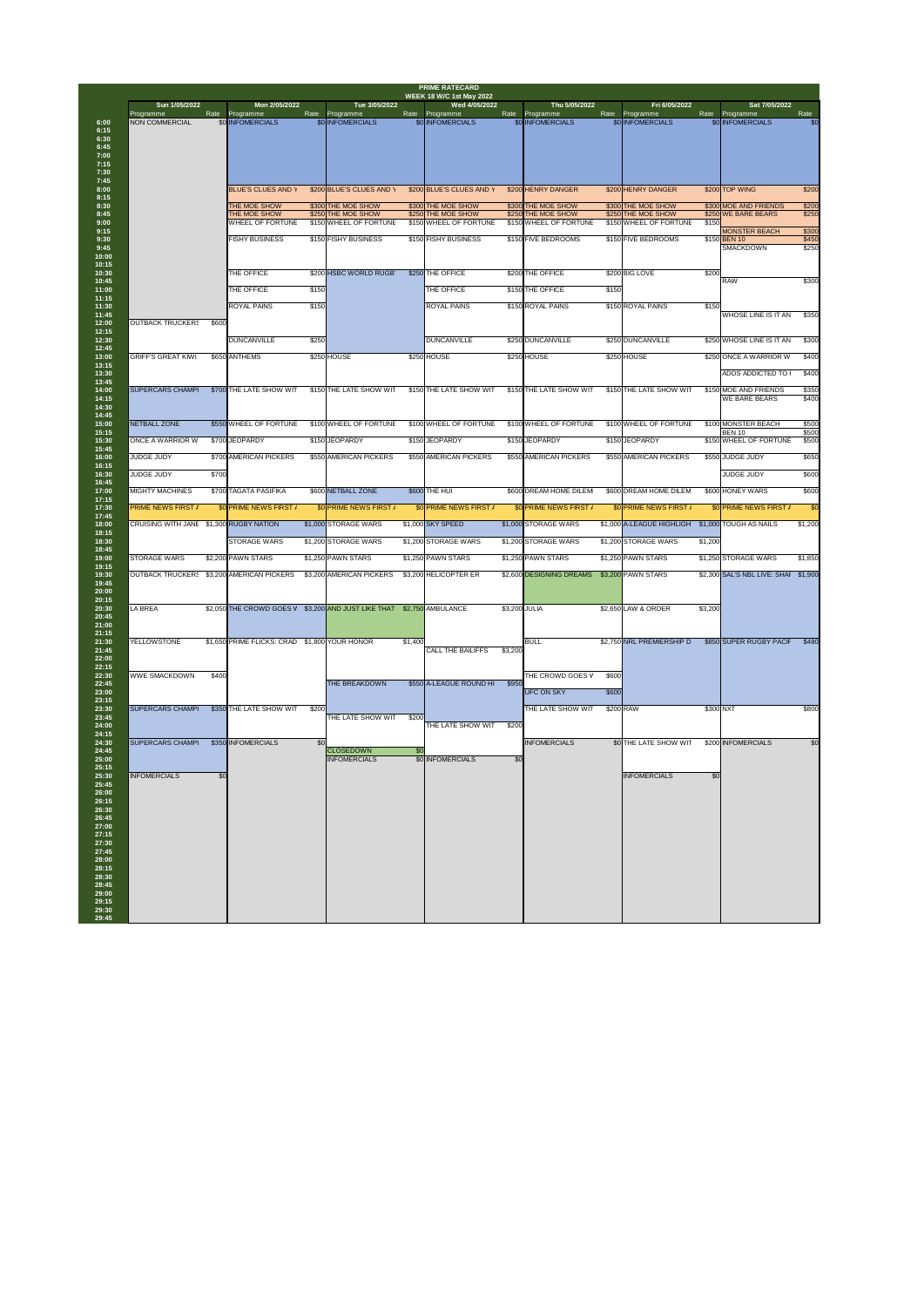| Sun 8/05/2022                             |       | Mon 9/05/2022                                  |      | Tue 10/05/2022                           |         | <b>WEEK 19 W/C 8th May 2022</b><br>Wed 11/05/2022 |               | Thu 12/05/2022                           |       | Fri 13/05/2022                           |         | Sat 14/05/2022                            |                |
|-------------------------------------------|-------|------------------------------------------------|------|------------------------------------------|---------|---------------------------------------------------|---------------|------------------------------------------|-------|------------------------------------------|---------|-------------------------------------------|----------------|
| Programme<br><b>NON COMMERCIAL</b>        | Rate  | Programme<br>\$0 INFOMERCIALS                  | Rate | Programme<br>\$0 INFOMERCIALS            |         | Rate Programme<br>\$0 INFOMERCIALS                |               | Rate Programme<br>\$0 INFOMERCIALS       | Rate  | Programme<br>\$0 INFOMERCIALS            | Rate    | Programme<br>\$0 INFOMERCIALS             | Rate<br>\$0    |
|                                           |       |                                                |      |                                          |         |                                                   |               |                                          |       |                                          |         |                                           |                |
|                                           |       |                                                |      |                                          |         |                                                   |               |                                          |       |                                          |         |                                           |                |
|                                           |       |                                                |      |                                          |         |                                                   |               |                                          |       |                                          |         |                                           |                |
|                                           |       | <b>HENRY DANGER</b>                            |      | \$200 HENRY DANGER                       |         | \$200 HENRY DANGER                                |               | \$200 HENRY DANGER                       |       | \$200 HENRY DANGER                       |         | \$200 TOP WING                            | \$200          |
|                                           |       | THE MOE SHOW<br>THE MOE SHOW                   |      | \$300 THE MOE SHOW<br>\$250 THE MOE SHOW |         | \$300 THE MOE SHOW<br>\$250 THE MOE SHOW          |               | \$300 THE MOE SHOW<br>\$250 THE MOE SHOW |       | \$300 THE MOE SHOW<br>\$250 THE MOE SHOW |         | \$300 THE MOE SHOW<br>\$250 WE BARE BEARS | \$200<br>\$250 |
|                                           |       | <b>WHEEL OF FORTUNE</b>                        |      | \$150 WHEEL OF FORTUNE                   |         | \$150 WHEEL OF FORTUNE                            |               | \$150 WHEEL OF FORTUNE                   |       | \$150 WHEEL OF FORTUNE                   | \$150   | <b>MONSTER BEACH</b>                      | \$300          |
|                                           |       | <b>FIVE BEDROOMS</b>                           |      | \$150 FIVE BEDROOMS                      |         | \$150 FIVE BEDROOMS                               |               | \$150 FIVE BEDROOMS                      |       | \$150 FIVE BEDROOMS                      |         | \$150 BEN 10                              | \$450          |
|                                           |       |                                                |      |                                          |         |                                                   |               |                                          |       |                                          |         | <b>SMACKDOWN</b>                          | \$250          |
|                                           |       | <b>BIG LOVE</b>                                |      | \$200 BIG LOVE                           |         | \$200 BIG LOVE                                    |               | \$200 BIG LOVE                           |       | \$200 BIG LOVE                           | \$200   | <b>RAW</b>                                |                |
|                                           |       |                                                |      |                                          |         |                                                   |               |                                          |       |                                          |         |                                           | \$300          |
|                                           |       | ROYAL PAINS                                    |      | \$150 ROYAL PAINS                        |         | \$150 ROYAL PAINS                                 |               | \$150 ROYAL PAINS                        |       | \$150 ROYAL PAINS                        | \$150   |                                           |                |
| <b>UFC 274 PRELIMS LIV</b>                | \$550 |                                                |      |                                          |         |                                                   |               |                                          |       |                                          |         | <b>WHOSE LINE IS IT AN</b>                | \$350          |
|                                           |       | <b>DUNCANVILLE</b>                             |      | \$250 DUNCANVILLE                        |         | \$250 DUNCANVILLE                                 |               | \$250 DUNCANVILLE                        |       | \$250 DUNCANVILLE                        |         | \$250 WHOSE LINE IS IT AN                 | \$300          |
|                                           |       | <b>ANTHEMS</b>                                 |      | \$250 HOUSE                              |         | \$250 HOUSE                                       |               | \$250 HOUSE                              |       | \$250 HOUSE                              |         | \$250 ONCE A WARRIOR W                    | \$400          |
|                                           |       |                                                |      |                                          |         |                                                   |               |                                          |       |                                          |         | ADOS ADDICTED TO                          | \$400          |
| <b>ANZ PREMIERSHIP LI</b>                 |       | \$850 THE LATE SHOW WIT                        |      | \$150 THE LATE SHOW WIT                  |         | \$150 THE LATE SHOW WIT                           |               | \$150 THE LATE SHOW WIT                  |       | \$150 THE LATE SHOW WIT                  |         | \$150 MOE AND FRIENDS                     | \$350          |
|                                           |       |                                                |      |                                          |         |                                                   |               |                                          |       |                                          |         | <b>WE BARE BEARS</b>                      | \$400          |
|                                           |       | <b>WHEEL OF FORTUNE</b>                        |      | \$100 WHEEL OF FORTUNE                   |         | \$100 WHEEL OF FORTUNE                            |               | \$100 WHEEL OF FORTUNE                   |       | \$100 WHEEL OF FORTUNE                   |         | \$100 MONSTER BEACH                       | \$500          |
|                                           |       | <b>JEOPARDY</b>                                |      | \$150 JEOPARDY                           |         | \$150 JEOPARDY                                    |               | \$150 JEOPARDY                           |       | \$150 JEOPARDY                           |         | <b>BEN 10</b><br>\$150 WHEEL OF FORTUNE   | \$500<br>\$500 |
| <b>JUDGE JUDY</b>                         |       | \$700 AMERICAN PICKERS                         |      | \$550 AMERICAN PICKERS                   |         | \$550 AMERICAN PICKERS                            |               | \$550 AMERICAN PICKERS                   |       | \$550 AMERICAN PICKERS                   |         | \$550 JUDGE JUDY                          | \$650          |
| <b>JUDGE JUDY</b>                         | \$700 |                                                |      |                                          |         |                                                   |               |                                          |       |                                          |         | <b>JUDGE JUDY</b>                         | \$600          |
| <b>MIGHTY MACHINES</b>                    |       | \$700 TAGATA PASIFIKA                          |      | \$600 NETBALL ZONE                       |         | \$600 THE HUI                                     |               | \$600 DREAM HOME DILEM                   |       | \$600 DREAM HOME DILEM                   |         | \$600 HONEY WARS                          | \$600          |
| <b>PRIME NEWS FIRST /</b>                 |       | \$0 PRIME NEWS FIRST /                         |      | \$0 PRIME NEWS FIRST /                   |         | \$0 PRIME NEWS FIRST /                            |               | \$0 PRIME NEWS FIRST /                   |       | \$0 PRIME NEWS FIRST /                   |         | <b>\$0 PRIME NEWS FIRST /</b>             | \$0            |
| CRUISING WITH JANE \$1,300 RUGBY NATION   |       |                                                |      | \$1,000 A-LEAGUE HIGHLIGH                |         | \$1,000 SKY SPEED                                 |               | \$1,000 STORAGE WARS                     |       | \$1,000 STORAGE WARS                     |         | \$1,000 TOUGH AS NAILS                    | \$1,200        |
|                                           |       | <b>STORAGE WARS</b>                            |      | \$1,200 STORAGE WARS                     |         | \$1,200 STORAGE WARS                              |               | \$1,200 STORAGE WARS                     |       | \$1,200 STORAGE WARS                     | \$1,200 |                                           |                |
| <b>STORAGE WARS</b>                       |       | \$2,200 PAWN STARS                             |      | \$1,250 PAWN STARS                       |         | \$1,250 PAWN STARS                                |               | \$1,250 PAWN STARS                       |       | \$1,250 PAWN STARS                       |         | \$1,250 STORAGE WARS                      | \$1,850        |
| OUTBACK TRUCKER: \$3,200 AMERICAN PICKERS |       |                                                |      | \$3,200 AMERICAN PICKERS                 |         | \$3,200 HELICOPTER ER                             |               | \$2,600 DESIGNING DREAMS                 |       | \$3,200 PAWN STARS                       |         | \$2,300 SAL'S NBL LIVE: BULL \$1,900      |                |
|                                           |       |                                                |      |                                          |         |                                                   |               |                                          |       |                                          |         |                                           |                |
| <b>LA BREA</b>                            |       | \$2,050 THE CROWD GOES V                       |      | \$3,200 AND JUST LIKE THAT               |         | \$2,750 AMBULANCE                                 | \$3,200 JULIA |                                          |       | \$2,650 LAW & ORDER                      | \$3,200 |                                           |                |
|                                           |       |                                                |      |                                          |         |                                                   |               |                                          |       |                                          |         |                                           |                |
| <b>YELLOWSTONE</b>                        |       | \$1,650 PRIME FLICKS: POIN1 \$1,800 YOUR HONOR |      |                                          | \$1,400 |                                                   |               | <b>BULL</b>                              |       | \$2,750 NRL PREMIERSHIP D                |         | \$850 SUPER RUGBY PACIF                   | \$480          |
|                                           |       |                                                |      |                                          |         | <b>CALL THE BAILIFFS</b>                          | \$3,200       |                                          |       |                                          |         |                                           |                |
| NRL PREMIERSHIP D                         | \$400 |                                                |      |                                          |         |                                                   |               | THE CROWD GOES V                         | \$600 |                                          |         |                                           |                |
|                                           |       |                                                |      | <b>THE BREAKDOWN</b>                     |         | \$550 A-LEAGUE ROUND HI                           | \$950         | <b>UFC ON SKY</b>                        | \$600 |                                          |         |                                           |                |
|                                           |       |                                                |      |                                          |         |                                                   |               | THE LATE SHOW WIT                        |       | \$200 RAW                                |         | \$300 NRL PREMIERSHIP D                   | \$400          |
|                                           |       | THE LATE SHOW WIT                              |      | \$200 THE LATE SHOW WIT                  |         | \$200 THE LATE SHOW WIT                           | \$200         |                                          |       |                                          |         |                                           |                |
| <b>WWE SMACKDOWN</b>                      | \$400 |                                                |      |                                          |         |                                                   |               | <b>INFOMERCIALS</b>                      |       | \$0 THE LATE SHOW WIT                    | \$200   |                                           |                |
|                                           |       | <b>CLOSEDOWN</b><br><b>INFOMERCIALS</b>        |      | \$0 CLOSEDOWN<br>\$0 INFOMERCIALS        | \$0     | <b>\$0 INFOMERCIALS</b>                           | \$0           |                                          |       |                                          |         |                                           |                |
| <b>INFOMERCIALS</b>                       | \$0   |                                                |      |                                          |         |                                                   |               |                                          |       | <b>INFOMERCIALS</b>                      |         | \$0 NXT                                   | \$400          |
|                                           |       |                                                |      |                                          |         |                                                   |               |                                          |       |                                          |         |                                           |                |
|                                           |       |                                                |      |                                          |         |                                                   |               |                                          |       |                                          |         | <b>INFOMERCIALS</b>                       | \$0            |
|                                           |       |                                                |      |                                          |         |                                                   |               |                                          |       |                                          |         |                                           |                |
|                                           |       |                                                |      |                                          |         |                                                   |               |                                          |       |                                          |         |                                           |                |
|                                           |       |                                                |      |                                          |         |                                                   |               |                                          |       |                                          |         |                                           |                |
|                                           |       |                                                |      |                                          |         |                                                   |               |                                          |       |                                          |         |                                           |                |
|                                           |       |                                                |      |                                          |         |                                                   |               |                                          |       |                                          |         |                                           |                |
|                                           |       |                                                |      |                                          |         |                                                   |               |                                          |       |                                          |         |                                           |                |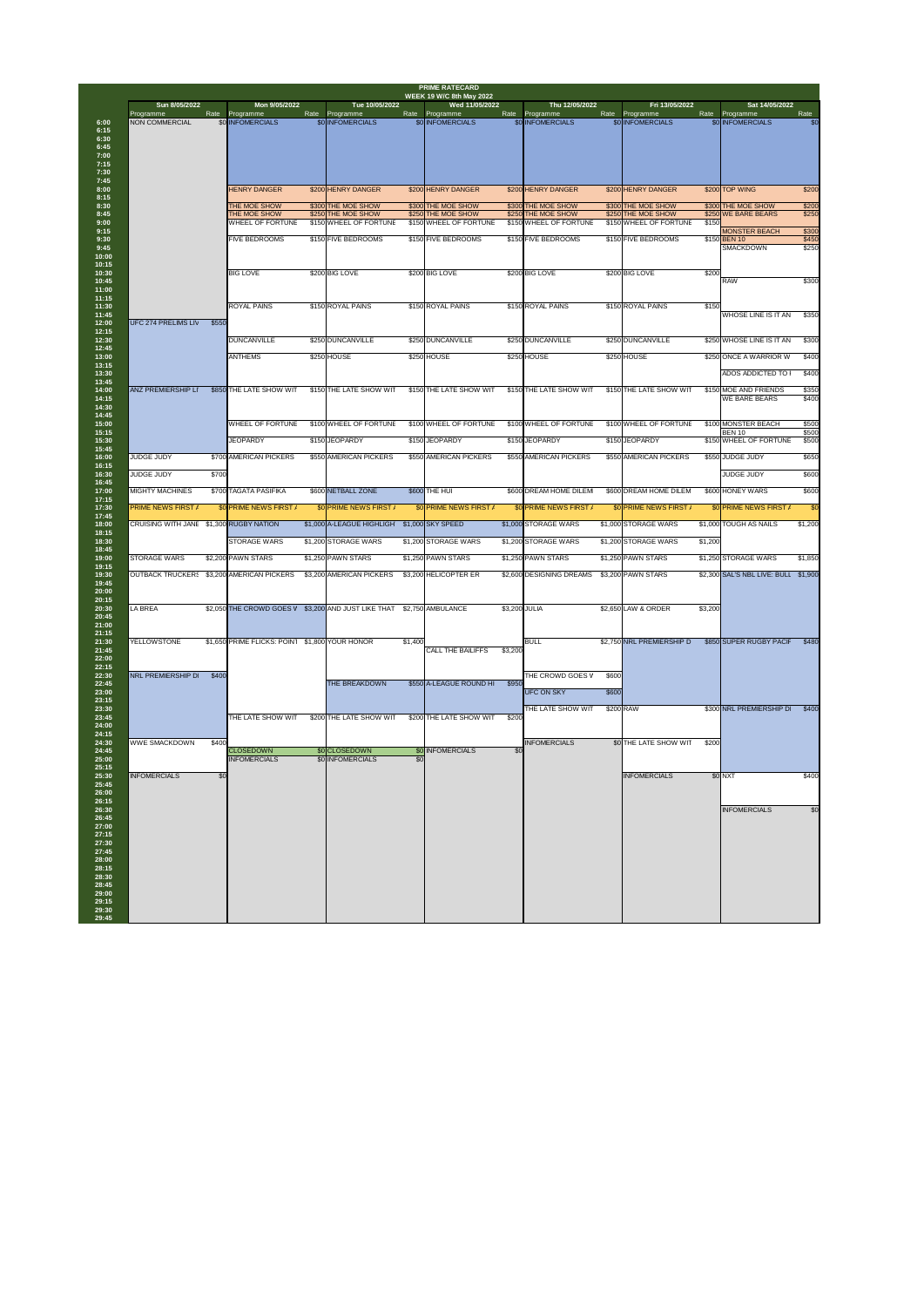| Sun 15/05/2022                            |       | Mon 16/05/2022                                  |      | Tue 17/05/2022                               |                        | <b>WEEK 20 W/C 15th May 2022</b><br>Wed 18/05/2022 |               | Thu 19/05/2022                               |       | Fri 20/05/2022                               |         | Sat 21/05/2022                       |                |
|-------------------------------------------|-------|-------------------------------------------------|------|----------------------------------------------|------------------------|----------------------------------------------------|---------------|----------------------------------------------|-------|----------------------------------------------|---------|--------------------------------------|----------------|
| Programme<br><b>NON COMMERCIAL</b>        |       | Rate Programme<br>\$0 INFOMERCIALS              | Rate | Programme<br>\$0 INFOMERCIALS                | Rate                   | Programme<br>\$0 INFOMERCIALS                      | Rate          | Programme<br>\$0 INFOMERCIALS                | Rate  | Programme<br>\$0 INFOMERCIALS                |         | Rate Programme<br>\$0 INFOMERCIALS   | Rate<br>\$0    |
|                                           |       | <b>HENRY DANGER</b>                             |      | \$200 HENRY DANGER                           |                        | \$200 HENRY DANGER                                 |               | \$200 HENRY DANGER                           |       | \$200 HENRY DANGER                           |         | \$200 TOP WING                       | \$200          |
|                                           |       | THE MOE SHOW                                    |      | \$300 THE MOE SHOW                           |                        | \$300 THE MOE SHOW                                 |               | \$300 THE MOE SHOW                           |       | \$300 THE MOE SHOW                           |         | \$300 THE MOE SHOW                   | \$200          |
|                                           |       | THE MOE SHOW<br><b>WHEEL OF FORTUNE</b>         |      | \$250 THE MOE SHOW<br>\$150 WHEEL OF FORTUNE |                        | \$250 THE MOE SHOW<br>\$150 WHEEL OF FORTUNE       |               | \$250 THE MOE SHOW<br>\$150 WHEEL OF FORTUNE |       | \$250 THE MOE SHOW<br>\$150 WHEEL OF FORTUNE | \$150   | \$250 WE BARE BEARS                  | \$250          |
|                                           |       | <b>FIVE BEDROOMS</b>                            |      | \$150 FIVE BEDROOMS                          |                        | \$150 FIVE BEDROOMS                                |               | \$150 FIVE BEDROOMS                          |       | \$150 FIVE BEDROOMS                          |         | <b>MONSTER BEACH</b><br>\$150 BEN 10 | \$300<br>\$450 |
|                                           |       |                                                 |      |                                              |                        |                                                    |               |                                              |       |                                              |         | <b>SMACKDOWN</b>                     | \$250          |
|                                           |       | <b>BIG LOVE</b>                                 |      | \$200 BIG LOVE                               |                        | \$200 BIG LOVE                                     |               | \$200 BIG LOVE                               |       | \$200 BIG LOVE                               | \$200   | <b>RAW</b>                           | \$300          |
| <b>OUTBACK TRUCKERS</b>                   | \$600 | <b>ROYAL PAINS</b>                              |      | \$150 ROYAL PAINS                            |                        | \$150 ROYAL PAINS                                  |               | \$150 ROYAL PAINS                            |       | \$150 ROYAL PAINS                            | \$150   | <b>WHOSE LINE IS IT AN</b>           | \$350          |
|                                           |       | <b>DUNCANVILLE</b>                              |      | \$250 DUNCANVILLE                            |                        | \$250 DUNCANVILLE                                  |               | \$250 DUNCANVILLE                            |       | \$250 DUNCANVILLE                            |         | \$250 WHOSE LINE IS IT AN            | \$300          |
| <b>GRIFF'S GREAT KIWI</b>                 |       | \$650 ANTHEMS                                   |      | \$250 HOUSE                                  |                        | \$250 HOUSE                                        |               | \$250 HOUSE                                  |       | \$250 HOUSE                                  |         | \$250 ONCE A WARRIOR W               | \$400          |
|                                           |       |                                                 |      |                                              |                        |                                                    |               |                                              |       |                                              |         | ADOS ADDICTED TO                     | \$400          |
| <b>ANZ PREMIERSHIP LI</b>                 |       | \$850 THE LATE SHOW WIT                         |      | \$150 THE LATE SHOW WIT                      |                        | \$150 THE LATE SHOW WIT                            |               | \$150 THE LATE SHOW WIT                      |       | \$150 THE LATE SHOW WIT                      |         | \$150 ANZ PREMIERSHIP LI             | \$850          |
|                                           |       |                                                 |      |                                              |                        |                                                    |               |                                              |       |                                              |         |                                      |                |
|                                           |       | <b>WHEEL OF FORTUNE</b>                         |      | \$100 WHEEL OF FORTUNE                       |                        | \$100 WHEEL OF FORTUNE                             |               | \$100 WHEEL OF FORTUNE                       |       | \$100 WHEEL OF FORTUNE                       | \$100   |                                      |                |
|                                           |       | <b>JEOPARDY</b>                                 |      | \$150 JEOPARDY                               |                        | \$150 JEOPARDY                                     |               | \$150 JEOPARDY                               |       | \$150 JEOPARDY                               | \$150   |                                      |                |
| <b>SKY GRASS ROOTS F</b>                  |       | \$700 AMERICAN PICKERS                          |      | \$550 AMERICAN PICKERS                       |                        | \$550 AMERICAN PICKERS                             |               | \$550 AMERICAN PICKERS                       |       | \$550 AMERICAN PICKERS                       |         | \$550 JUDGE JUDY                     | \$650          |
|                                           |       |                                                 |      |                                              |                        |                                                    |               |                                              |       |                                              |         | <b>JUDGE JUDY</b>                    | \$600          |
| <b>A-LEAGUE HIGHLIGH</b>                  |       | \$700 TAGATA PASIFIKA                           |      | \$600 NETBALL ZONE                           |                        | \$600 THE HUI                                      |               | \$600 DREAM HOME DILEM                       |       | \$600 FISH OF THE DAY                        |         | \$600 HONEY WARS                     | \$600          |
| <b>PRIME NEWS FIRST /</b>                 |       | \$0 PRIME NEWS FIRST /                          |      | \$0 PRIME NEWS FIRST /                       |                        | \$0 PRIME NEWS FIRST /                             |               | \$0 PRIME NEWS FIRST /                       |       | \$0 PRIME NEWS FIRST /                       |         | \$0 PRIME NEWS FIRST /               | \$0            |
| CRUISING WITH JANE \$1,300 RUGBY NATION   |       |                                                 |      | \$1,000 STORAGE WARS                         |                        | \$1,000 SKY SPEED                                  |               | \$1,000 STORAGE WARS                         |       | \$1,000 STORAGE WARS                         |         | \$1,000 TOUGH AS NAILS               | \$1,200        |
|                                           |       | <b>STORAGE WARS</b>                             |      | \$1,200 STORAGE WARS                         |                        | \$1,200 STORAGE WARS                               |               | \$1,200 STORAGE WARS                         |       | \$1,200 STORAGE WARS                         | \$1,200 |                                      |                |
| <b>STORAGE WARS</b>                       |       | \$2,200 PAWN STARS                              |      | \$1,250 PAWN STARS                           |                        | \$1,250 PAWN STARS                                 |               | \$1,250 PAWN STARS                           |       | \$1,250 PAWN STARS                           |         | \$1,250 STORAGE WARS                 | \$1,850        |
| OUTBACK TRUCKER: \$3,200 AMERICAN PICKERS |       |                                                 |      | \$3,200 AMERICAN PICKERS                     |                        | \$3,200 HELICOPTER ER                              |               | \$2,600 DESIGNING DREAMS                     |       | \$3,200 PAWN STARS                           |         | \$2,300 SAL'S NBL LIVE: AIRS \$1,900 |                |
|                                           |       |                                                 |      |                                              |                        |                                                    |               |                                              |       |                                              |         |                                      |                |
| LA BREA                                   |       | \$2,050 THE CROWD GOES V                        |      | \$3,200 AND JUST LIKE THAT                   |                        | \$2,750 AMBULANCE                                  | \$3,200 JULIA |                                              |       | \$2,650 LAW & ORDER                          | \$3,200 |                                      |                |
|                                           |       |                                                 |      |                                              |                        |                                                    |               |                                              |       |                                              |         |                                      |                |
| <b>YELLOWSTONE</b>                        |       | \$1,650 PRIME FLICKS: FIRE I \$1,800 YOUR HONOR |      |                                              | \$1,400                |                                                    |               | <b>BULL</b>                                  |       | \$2,750 NRL PREMIERSHIP D                    | \$850   | <b>SUPER RUGBY PACIF</b>             | \$480          |
|                                           |       |                                                 |      |                                              |                        | <b>HIGH</b>                                        | \$1,800       |                                              |       |                                              |         |                                      |                |
|                                           |       |                                                 |      |                                              |                        |                                                    |               |                                              |       |                                              |         |                                      |                |
| <b>WWE SMACKDOWN</b>                      | \$400 |                                                 |      | <b>THE BREAKDOWN</b>                         |                        | \$550 HIGH                                         |               | \$1,800 THE CROWD GOES V                     | \$600 |                                              |         |                                      |                |
|                                           |       |                                                 |      |                                              |                        | THE LATE SHOW WIT                                  |               | \$200 UFC ON SKY                             | \$600 |                                              |         | <b>NRL PREMIERSHIP D</b>             | \$400          |
| <b>FEAR THE WALKING</b>                   | \$200 | THE LATE SHOW WIT                               |      | \$200 THE LATE SHOW WIT                      | \$200                  |                                                    |               | THE LATE SHOW WIT                            |       | \$200 RAW                                    | \$300   |                                      |                |
|                                           |       |                                                 |      |                                              |                        | <b>WORLD'S MOST UNE</b>                            | \$200         |                                              |       |                                              |         |                                      |                |
|                                           |       |                                                 |      |                                              |                        | <b>INFOMERCIALS</b>                                |               | \$0 INFOMERCIALS                             |       | \$0 THE LATE SHOW WIT                        | \$200   |                                      |                |
| <b>INFOMERCIALS</b>                       | \$0   |                                                 |      |                                              |                        |                                                    |               |                                              |       |                                              |         |                                      |                |
|                                           |       | <b>CLOSEDOWN</b><br><b>INFOMERCIALS</b>         |      | \$0 CLOSEDOWN<br>\$0 INFOMERCIALS            | \$0<br>$\overline{30}$ |                                                    |               |                                              |       |                                              |         |                                      |                |
|                                           |       |                                                 |      |                                              |                        |                                                    |               |                                              |       | <b>INFOMERCIALS</b>                          |         | \$0 NXT                              |                |
|                                           |       |                                                 |      |                                              |                        |                                                    |               |                                              |       |                                              |         |                                      | \$400          |
|                                           |       |                                                 |      |                                              |                        |                                                    |               |                                              |       |                                              |         | <b>INFOMERCIALS</b>                  | \$0            |
|                                           |       |                                                 |      |                                              |                        |                                                    |               |                                              |       |                                              |         |                                      |                |
|                                           |       |                                                 |      |                                              |                        |                                                    |               |                                              |       |                                              |         |                                      |                |
|                                           |       |                                                 |      |                                              |                        |                                                    |               |                                              |       |                                              |         |                                      |                |
|                                           |       |                                                 |      |                                              |                        |                                                    |               |                                              |       |                                              |         |                                      |                |
|                                           |       |                                                 |      |                                              |                        |                                                    |               |                                              |       |                                              |         |                                      |                |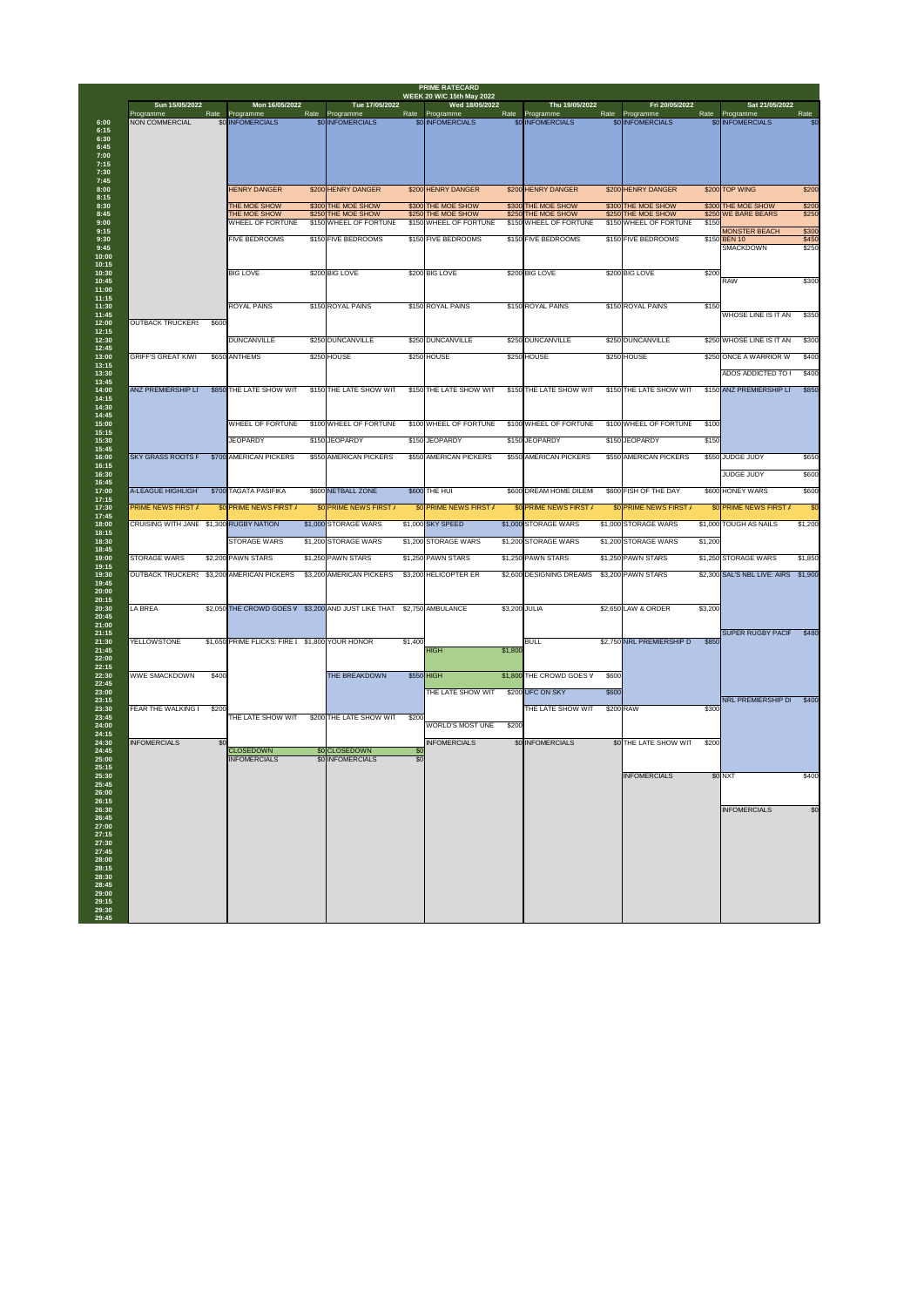| Rate<br>Rate Programme<br>Rate<br>Rate<br>Rate<br>Rate<br>Rate Programme<br>Programme<br>Programme<br>Programme<br>Programme<br>Programme<br>\$0 INFOMERCIALS<br>\$0 INFOMERCIALS<br>\$0 INFOMERCIALS<br><b>NON COMMERCIAL</b><br>\$0 INFOMERCIALS<br>\$0 INFOMERCIALS<br>\$0 INFOMERCIALS<br>\$200 HENRY DANGER<br>\$200 TOP WING<br><b>HENRY DANGER</b><br>\$200 HENRY DANGER<br>\$200 HENRY DANGER<br>\$200 HENRY DANGER<br>\$300 THE CASAGRANDES<br>\$300 THE CASAGRANDES<br>\$300 THE CASAGRANDES<br>\$300 THE CASAGRANDES<br>\$300 THE MOE SHOW<br><b>THE CASAGRANDES</b><br>\$250 THE MOE SHOW<br>THE MOE SHOW<br>\$250 THE MOE SHOW<br>\$250 THE MOE SHOW<br>\$250 THE MOE SHOW<br>\$250 WE BARE BEARS<br>\$150 WHEEL OF FORTUNE<br>\$150<br><b>WHEEL OF FORTUNE</b><br>\$150 WHEEL OF FORTUNE<br>\$150 WHEEL OF FORTUNE<br>\$150 WHEEL OF FORTUNE<br><b>MONSTER BEACH</b><br>\$150 FIVE BEDROOMS<br>FIVE BEDROOMS<br>\$150 FIVE BEDROOMS<br>\$150 FIVE BEDROOMS<br>\$150 EVIL<br>\$150 BEN 10<br><b>SMACKDOWN</b><br>\$200 BIG LOVE<br>\$200 BIG LOVE<br>\$200 BIG LOVE<br>\$200<br><b>HSBC WORLD RUGB'</b><br>\$250 BIG LOVE<br><b>RAW</b><br><b>ROYAL PAINS</b><br>\$150 ROYAL PAINS<br>\$150 ROYAL PAINS<br>\$150 ROYAL PAINS<br>\$150<br><b>WHOSE LINE IS IT AN</b><br><b>OUTBACK TRUCKERS</b><br>\$600<br><b>DUNCANVILLE</b><br>\$250 DUNCANVILLE<br>\$250 DUNCANVILLE<br>\$250 DUNCANVILLE<br>\$250 WHOSE LINE IS IT AN<br>\$250 HOUSE<br>\$250 HOUSE<br>\$250 HOUSE<br>\$250 HOUSE<br>\$250 ONCE A WARRIOR W<br><b>GRIFF'S GREAT KIWI</b><br>\$650 ANTHEMS<br><b>ADOS ADDICTED TO</b><br>\$150 THE LATE SHOW WIT<br><b>\$150 THE LATE SHOW WIT</b><br><b>ANZ PREMIERSHIP LI</b><br>\$850 THE LATE SHOW WIT<br>\$150 THE LATE SHOW WIT<br>\$150 THE LATE SHOW WIT<br>\$150 THE MOE SHOW<br><b>WE BARE BEARS</b><br>\$100 WHEEL OF FORTUNE<br>\$100 MONSTER BEACH<br><b>WHEEL OF FORTUNE</b><br>\$100 WHEEL OF FORTUNE<br>\$100 WHEEL OF FORTUNE<br>\$100 WHEEL OF FORTUNE<br><b>BEN 10</b><br>\$150 JEOPARDY<br>\$150 JEOPARDY<br>\$150 JEOPARDY<br>\$150 JEOPARDY<br><b>JEOPARDY</b><br>\$150 WHEEL OF FORTUNE<br><b>SKY GRASS ROOTS F</b><br>\$700 AMERICAN PICKERS<br>\$550 AMERICAN PICKERS<br>\$550 AMERICAN PICKERS<br>\$550 AMERICAN PICKERS<br>\$550 AMERICAN PICKERS<br>\$550 JUDGE JUDY<br><b>JUDGE JUDY</b><br>\$600 THE HUI<br>\$600 NETBALL ZONE<br>\$600 FISH OF THE DAY<br>\$600 FISH OF THE DAY<br>\$600 HONEY WARS<br><b>MIGHTY MACHINES</b><br>\$700 TAGATA PASIFIKA<br><b>PRIME NEWS FIRST /</b><br>\$0 PRIME NEWS FIRST /<br>\$0 PRIME NEWS FIRST /<br>\$0 PRIME NEWS FIRST /<br>\$0 PRIME NEWS FIRST /<br>\$0 PRIME NEWS FIRST /<br>\$0 PRIME NEWS FIRST /<br>CRUISING WITH JANE \$1,300 RUGBY NATION<br>\$1,000 SKY SPEED<br>\$1,000 STORAGE WARS<br>\$1,000 STORAGE WARS<br>\$1,000 STORAGE WARS<br>\$1,000 AMERICAN PICKERS<br><b>STORAGE WARS</b><br>\$1,200 STORAGE WARS<br>\$1,200 STORAGE WARS<br>\$1,200 STORAGE WARS<br>\$1,200 STORAGE WARS<br>\$1,200<br>\$1,250 PAWN STARS<br>\$1,250 THE DITCH<br>\$1,250 STORAGE WARS<br><b>STORAGE WARS</b><br>\$2,200 PAWN STARS<br>\$1,250 PAWN STARS<br>\$1,250 PAWN STARS<br>\$2,300 SAL'S NBL LIVE: TUA1 \$1,900<br>OUTBACK TRUCKER: \$3,200 AMERICAN PICKERS<br>\$3,200 AMERICAN PICKERS<br>\$3,200 HELICOPTER ER<br>\$2,600 DESIGNING DREAMS<br>\$3,200 PAWN STARS<br>THE CLEANING LADY<br>\$2,050 THE CROWD GOES V<br>\$3,200 AND JUST LIKE THAT<br>\$3,200 JULIA<br>\$2,650 LAW & ORDER<br>\$3,200<br>\$2,750 AMBULANCE<br><b>BULL</b><br>\$2,750 NRL PREMIERSHIP D<br><b>YELLOWSTONE</b><br>\$1,650 PRIME FLICKS: BASTI \$1,800 SUCCESSION<br>\$1,400<br>\$850 SUPER RUGBY PACIF<br><b>HIGH</b><br>\$1,800<br><b>HIGH</b><br>\$1,800<br><b>WWE SMACKDOWN</b><br>\$400<br>THE CROWD GOES V<br>\$600<br><b>THE BREAKDOWN</b><br>\$550<br>THE LATE SHOW WIT<br>\$200 UFC ON SKY<br>\$600<br>FEAR THE WALKING<br>\$200 SAIL GP EVENT HIGH<br>\$200<br>\$200 RAW<br>\$300 NRL PREMIERSHIP D<br>THE LATE SHOW WIT<br>\$200<br>YOUR HONOR<br><b>WORLD'S MOST UNE</b><br>\$200<br>\$0 INFOMERCIALS<br><b>INFOMERCIALS</b><br><b>SOITHE LATE SHOW WIT</b><br>\$200<br><b>INFOMERCIALS</b><br>\$0 THE LATE SHOW WIT<br>\$200<br>THE LATE SHOW WIT<br>\$200<br>\$0 NXT<br><b>INFOMERCIALS</b><br>\$0<br><b>INFOMERCIALS</b><br>\$0<br><b>INFOMERCIALS</b><br><b>INFOMERCIALS</b> | Sun 22/05/2022 | Mon 23/05/2022 | Tue 24/05/2022 | <b>WEEK 21 W/C 22nd May 2022</b><br>Wed 25/05/2022 | Thu 26/05/2022 | Fri 27/05/2022 | Sat 28/05/2022 |                |
|--------------------------------------------------------------------------------------------------------------------------------------------------------------------------------------------------------------------------------------------------------------------------------------------------------------------------------------------------------------------------------------------------------------------------------------------------------------------------------------------------------------------------------------------------------------------------------------------------------------------------------------------------------------------------------------------------------------------------------------------------------------------------------------------------------------------------------------------------------------------------------------------------------------------------------------------------------------------------------------------------------------------------------------------------------------------------------------------------------------------------------------------------------------------------------------------------------------------------------------------------------------------------------------------------------------------------------------------------------------------------------------------------------------------------------------------------------------------------------------------------------------------------------------------------------------------------------------------------------------------------------------------------------------------------------------------------------------------------------------------------------------------------------------------------------------------------------------------------------------------------------------------------------------------------------------------------------------------------------------------------------------------------------------------------------------------------------------------------------------------------------------------------------------------------------------------------------------------------------------------------------------------------------------------------------------------------------------------------------------------------------------------------------------------------------------------------------------------------------------------------------------------------------------------------------------------------------------------------------------------------------------------------------------------------------------------------------------------------------------------------------------------------------------------------------------------------------------------------------------------------------------------------------------------------------------------------------------------------------------------------------------------------------------------------------------------------------------------------------------------------------------------------------------------------------------------------------------------------------------------------------------------------------------------------------------------------------------------------------------------------------------------------------------------------------------------------------------------------------------------------------------------------------------------------------------------------------------------------------------------------------------------------------------------------------------------------------------------------------------------------------------------------------------------------------------------------------------------------------------------------------------------------------------------------------------------------------------------------------------------------------------------------------------------------------------------------------------------------------------------------------------------------------------------------------------------------------------------------------------------------------------------------------------------------------------------------------------------------------------------|----------------|----------------|----------------|----------------------------------------------------|----------------|----------------|----------------|----------------|
|                                                                                                                                                                                                                                                                                                                                                                                                                                                                                                                                                                                                                                                                                                                                                                                                                                                                                                                                                                                                                                                                                                                                                                                                                                                                                                                                                                                                                                                                                                                                                                                                                                                                                                                                                                                                                                                                                                                                                                                                                                                                                                                                                                                                                                                                                                                                                                                                                                                                                                                                                                                                                                                                                                                                                                                                                                                                                                                                                                                                                                                                                                                                                                                                                                                                                                                                                                                                                                                                                                                                                                                                                                                                                                                                                                                                                                                                                                                                                                                                                                                                                                                                                                                                                                                                                                                                                                    |                |                |                |                                                    |                |                |                | \$0            |
|                                                                                                                                                                                                                                                                                                                                                                                                                                                                                                                                                                                                                                                                                                                                                                                                                                                                                                                                                                                                                                                                                                                                                                                                                                                                                                                                                                                                                                                                                                                                                                                                                                                                                                                                                                                                                                                                                                                                                                                                                                                                                                                                                                                                                                                                                                                                                                                                                                                                                                                                                                                                                                                                                                                                                                                                                                                                                                                                                                                                                                                                                                                                                                                                                                                                                                                                                                                                                                                                                                                                                                                                                                                                                                                                                                                                                                                                                                                                                                                                                                                                                                                                                                                                                                                                                                                                                                    |                |                |                |                                                    |                |                |                |                |
|                                                                                                                                                                                                                                                                                                                                                                                                                                                                                                                                                                                                                                                                                                                                                                                                                                                                                                                                                                                                                                                                                                                                                                                                                                                                                                                                                                                                                                                                                                                                                                                                                                                                                                                                                                                                                                                                                                                                                                                                                                                                                                                                                                                                                                                                                                                                                                                                                                                                                                                                                                                                                                                                                                                                                                                                                                                                                                                                                                                                                                                                                                                                                                                                                                                                                                                                                                                                                                                                                                                                                                                                                                                                                                                                                                                                                                                                                                                                                                                                                                                                                                                                                                                                                                                                                                                                                                    |                |                |                |                                                    |                |                |                | \$200          |
|                                                                                                                                                                                                                                                                                                                                                                                                                                                                                                                                                                                                                                                                                                                                                                                                                                                                                                                                                                                                                                                                                                                                                                                                                                                                                                                                                                                                                                                                                                                                                                                                                                                                                                                                                                                                                                                                                                                                                                                                                                                                                                                                                                                                                                                                                                                                                                                                                                                                                                                                                                                                                                                                                                                                                                                                                                                                                                                                                                                                                                                                                                                                                                                                                                                                                                                                                                                                                                                                                                                                                                                                                                                                                                                                                                                                                                                                                                                                                                                                                                                                                                                                                                                                                                                                                                                                                                    |                |                |                |                                                    |                |                |                | \$200<br>\$250 |
|                                                                                                                                                                                                                                                                                                                                                                                                                                                                                                                                                                                                                                                                                                                                                                                                                                                                                                                                                                                                                                                                                                                                                                                                                                                                                                                                                                                                                                                                                                                                                                                                                                                                                                                                                                                                                                                                                                                                                                                                                                                                                                                                                                                                                                                                                                                                                                                                                                                                                                                                                                                                                                                                                                                                                                                                                                                                                                                                                                                                                                                                                                                                                                                                                                                                                                                                                                                                                                                                                                                                                                                                                                                                                                                                                                                                                                                                                                                                                                                                                                                                                                                                                                                                                                                                                                                                                                    |                |                |                |                                                    |                |                |                | \$300          |
|                                                                                                                                                                                                                                                                                                                                                                                                                                                                                                                                                                                                                                                                                                                                                                                                                                                                                                                                                                                                                                                                                                                                                                                                                                                                                                                                                                                                                                                                                                                                                                                                                                                                                                                                                                                                                                                                                                                                                                                                                                                                                                                                                                                                                                                                                                                                                                                                                                                                                                                                                                                                                                                                                                                                                                                                                                                                                                                                                                                                                                                                                                                                                                                                                                                                                                                                                                                                                                                                                                                                                                                                                                                                                                                                                                                                                                                                                                                                                                                                                                                                                                                                                                                                                                                                                                                                                                    |                |                |                |                                                    |                |                |                | \$450<br>\$250 |
|                                                                                                                                                                                                                                                                                                                                                                                                                                                                                                                                                                                                                                                                                                                                                                                                                                                                                                                                                                                                                                                                                                                                                                                                                                                                                                                                                                                                                                                                                                                                                                                                                                                                                                                                                                                                                                                                                                                                                                                                                                                                                                                                                                                                                                                                                                                                                                                                                                                                                                                                                                                                                                                                                                                                                                                                                                                                                                                                                                                                                                                                                                                                                                                                                                                                                                                                                                                                                                                                                                                                                                                                                                                                                                                                                                                                                                                                                                                                                                                                                                                                                                                                                                                                                                                                                                                                                                    |                |                |                |                                                    |                |                |                | \$300          |
|                                                                                                                                                                                                                                                                                                                                                                                                                                                                                                                                                                                                                                                                                                                                                                                                                                                                                                                                                                                                                                                                                                                                                                                                                                                                                                                                                                                                                                                                                                                                                                                                                                                                                                                                                                                                                                                                                                                                                                                                                                                                                                                                                                                                                                                                                                                                                                                                                                                                                                                                                                                                                                                                                                                                                                                                                                                                                                                                                                                                                                                                                                                                                                                                                                                                                                                                                                                                                                                                                                                                                                                                                                                                                                                                                                                                                                                                                                                                                                                                                                                                                                                                                                                                                                                                                                                                                                    |                |                |                |                                                    |                |                |                | \$350          |
|                                                                                                                                                                                                                                                                                                                                                                                                                                                                                                                                                                                                                                                                                                                                                                                                                                                                                                                                                                                                                                                                                                                                                                                                                                                                                                                                                                                                                                                                                                                                                                                                                                                                                                                                                                                                                                                                                                                                                                                                                                                                                                                                                                                                                                                                                                                                                                                                                                                                                                                                                                                                                                                                                                                                                                                                                                                                                                                                                                                                                                                                                                                                                                                                                                                                                                                                                                                                                                                                                                                                                                                                                                                                                                                                                                                                                                                                                                                                                                                                                                                                                                                                                                                                                                                                                                                                                                    |                |                |                |                                                    |                |                |                | \$300          |
|                                                                                                                                                                                                                                                                                                                                                                                                                                                                                                                                                                                                                                                                                                                                                                                                                                                                                                                                                                                                                                                                                                                                                                                                                                                                                                                                                                                                                                                                                                                                                                                                                                                                                                                                                                                                                                                                                                                                                                                                                                                                                                                                                                                                                                                                                                                                                                                                                                                                                                                                                                                                                                                                                                                                                                                                                                                                                                                                                                                                                                                                                                                                                                                                                                                                                                                                                                                                                                                                                                                                                                                                                                                                                                                                                                                                                                                                                                                                                                                                                                                                                                                                                                                                                                                                                                                                                                    |                |                |                |                                                    |                |                |                | \$400          |
|                                                                                                                                                                                                                                                                                                                                                                                                                                                                                                                                                                                                                                                                                                                                                                                                                                                                                                                                                                                                                                                                                                                                                                                                                                                                                                                                                                                                                                                                                                                                                                                                                                                                                                                                                                                                                                                                                                                                                                                                                                                                                                                                                                                                                                                                                                                                                                                                                                                                                                                                                                                                                                                                                                                                                                                                                                                                                                                                                                                                                                                                                                                                                                                                                                                                                                                                                                                                                                                                                                                                                                                                                                                                                                                                                                                                                                                                                                                                                                                                                                                                                                                                                                                                                                                                                                                                                                    |                |                |                |                                                    |                |                |                | \$400          |
|                                                                                                                                                                                                                                                                                                                                                                                                                                                                                                                                                                                                                                                                                                                                                                                                                                                                                                                                                                                                                                                                                                                                                                                                                                                                                                                                                                                                                                                                                                                                                                                                                                                                                                                                                                                                                                                                                                                                                                                                                                                                                                                                                                                                                                                                                                                                                                                                                                                                                                                                                                                                                                                                                                                                                                                                                                                                                                                                                                                                                                                                                                                                                                                                                                                                                                                                                                                                                                                                                                                                                                                                                                                                                                                                                                                                                                                                                                                                                                                                                                                                                                                                                                                                                                                                                                                                                                    |                |                |                |                                                    |                |                |                | \$350<br>\$400 |
|                                                                                                                                                                                                                                                                                                                                                                                                                                                                                                                                                                                                                                                                                                                                                                                                                                                                                                                                                                                                                                                                                                                                                                                                                                                                                                                                                                                                                                                                                                                                                                                                                                                                                                                                                                                                                                                                                                                                                                                                                                                                                                                                                                                                                                                                                                                                                                                                                                                                                                                                                                                                                                                                                                                                                                                                                                                                                                                                                                                                                                                                                                                                                                                                                                                                                                                                                                                                                                                                                                                                                                                                                                                                                                                                                                                                                                                                                                                                                                                                                                                                                                                                                                                                                                                                                                                                                                    |                |                |                |                                                    |                |                |                | \$500          |
|                                                                                                                                                                                                                                                                                                                                                                                                                                                                                                                                                                                                                                                                                                                                                                                                                                                                                                                                                                                                                                                                                                                                                                                                                                                                                                                                                                                                                                                                                                                                                                                                                                                                                                                                                                                                                                                                                                                                                                                                                                                                                                                                                                                                                                                                                                                                                                                                                                                                                                                                                                                                                                                                                                                                                                                                                                                                                                                                                                                                                                                                                                                                                                                                                                                                                                                                                                                                                                                                                                                                                                                                                                                                                                                                                                                                                                                                                                                                                                                                                                                                                                                                                                                                                                                                                                                                                                    |                |                |                |                                                    |                |                |                | \$500<br>\$500 |
|                                                                                                                                                                                                                                                                                                                                                                                                                                                                                                                                                                                                                                                                                                                                                                                                                                                                                                                                                                                                                                                                                                                                                                                                                                                                                                                                                                                                                                                                                                                                                                                                                                                                                                                                                                                                                                                                                                                                                                                                                                                                                                                                                                                                                                                                                                                                                                                                                                                                                                                                                                                                                                                                                                                                                                                                                                                                                                                                                                                                                                                                                                                                                                                                                                                                                                                                                                                                                                                                                                                                                                                                                                                                                                                                                                                                                                                                                                                                                                                                                                                                                                                                                                                                                                                                                                                                                                    |                |                |                |                                                    |                |                |                | \$650          |
|                                                                                                                                                                                                                                                                                                                                                                                                                                                                                                                                                                                                                                                                                                                                                                                                                                                                                                                                                                                                                                                                                                                                                                                                                                                                                                                                                                                                                                                                                                                                                                                                                                                                                                                                                                                                                                                                                                                                                                                                                                                                                                                                                                                                                                                                                                                                                                                                                                                                                                                                                                                                                                                                                                                                                                                                                                                                                                                                                                                                                                                                                                                                                                                                                                                                                                                                                                                                                                                                                                                                                                                                                                                                                                                                                                                                                                                                                                                                                                                                                                                                                                                                                                                                                                                                                                                                                                    |                |                |                |                                                    |                |                |                | \$600          |
|                                                                                                                                                                                                                                                                                                                                                                                                                                                                                                                                                                                                                                                                                                                                                                                                                                                                                                                                                                                                                                                                                                                                                                                                                                                                                                                                                                                                                                                                                                                                                                                                                                                                                                                                                                                                                                                                                                                                                                                                                                                                                                                                                                                                                                                                                                                                                                                                                                                                                                                                                                                                                                                                                                                                                                                                                                                                                                                                                                                                                                                                                                                                                                                                                                                                                                                                                                                                                                                                                                                                                                                                                                                                                                                                                                                                                                                                                                                                                                                                                                                                                                                                                                                                                                                                                                                                                                    |                |                |                |                                                    |                |                |                | \$600          |
|                                                                                                                                                                                                                                                                                                                                                                                                                                                                                                                                                                                                                                                                                                                                                                                                                                                                                                                                                                                                                                                                                                                                                                                                                                                                                                                                                                                                                                                                                                                                                                                                                                                                                                                                                                                                                                                                                                                                                                                                                                                                                                                                                                                                                                                                                                                                                                                                                                                                                                                                                                                                                                                                                                                                                                                                                                                                                                                                                                                                                                                                                                                                                                                                                                                                                                                                                                                                                                                                                                                                                                                                                                                                                                                                                                                                                                                                                                                                                                                                                                                                                                                                                                                                                                                                                                                                                                    |                |                |                |                                                    |                |                |                | \$0            |
|                                                                                                                                                                                                                                                                                                                                                                                                                                                                                                                                                                                                                                                                                                                                                                                                                                                                                                                                                                                                                                                                                                                                                                                                                                                                                                                                                                                                                                                                                                                                                                                                                                                                                                                                                                                                                                                                                                                                                                                                                                                                                                                                                                                                                                                                                                                                                                                                                                                                                                                                                                                                                                                                                                                                                                                                                                                                                                                                                                                                                                                                                                                                                                                                                                                                                                                                                                                                                                                                                                                                                                                                                                                                                                                                                                                                                                                                                                                                                                                                                                                                                                                                                                                                                                                                                                                                                                    |                |                |                |                                                    |                |                |                | \$1,200        |
|                                                                                                                                                                                                                                                                                                                                                                                                                                                                                                                                                                                                                                                                                                                                                                                                                                                                                                                                                                                                                                                                                                                                                                                                                                                                                                                                                                                                                                                                                                                                                                                                                                                                                                                                                                                                                                                                                                                                                                                                                                                                                                                                                                                                                                                                                                                                                                                                                                                                                                                                                                                                                                                                                                                                                                                                                                                                                                                                                                                                                                                                                                                                                                                                                                                                                                                                                                                                                                                                                                                                                                                                                                                                                                                                                                                                                                                                                                                                                                                                                                                                                                                                                                                                                                                                                                                                                                    |                |                |                |                                                    |                |                |                |                |
|                                                                                                                                                                                                                                                                                                                                                                                                                                                                                                                                                                                                                                                                                                                                                                                                                                                                                                                                                                                                                                                                                                                                                                                                                                                                                                                                                                                                                                                                                                                                                                                                                                                                                                                                                                                                                                                                                                                                                                                                                                                                                                                                                                                                                                                                                                                                                                                                                                                                                                                                                                                                                                                                                                                                                                                                                                                                                                                                                                                                                                                                                                                                                                                                                                                                                                                                                                                                                                                                                                                                                                                                                                                                                                                                                                                                                                                                                                                                                                                                                                                                                                                                                                                                                                                                                                                                                                    |                |                |                |                                                    |                |                |                | \$1,850        |
|                                                                                                                                                                                                                                                                                                                                                                                                                                                                                                                                                                                                                                                                                                                                                                                                                                                                                                                                                                                                                                                                                                                                                                                                                                                                                                                                                                                                                                                                                                                                                                                                                                                                                                                                                                                                                                                                                                                                                                                                                                                                                                                                                                                                                                                                                                                                                                                                                                                                                                                                                                                                                                                                                                                                                                                                                                                                                                                                                                                                                                                                                                                                                                                                                                                                                                                                                                                                                                                                                                                                                                                                                                                                                                                                                                                                                                                                                                                                                                                                                                                                                                                                                                                                                                                                                                                                                                    |                |                |                |                                                    |                |                |                |                |
|                                                                                                                                                                                                                                                                                                                                                                                                                                                                                                                                                                                                                                                                                                                                                                                                                                                                                                                                                                                                                                                                                                                                                                                                                                                                                                                                                                                                                                                                                                                                                                                                                                                                                                                                                                                                                                                                                                                                                                                                                                                                                                                                                                                                                                                                                                                                                                                                                                                                                                                                                                                                                                                                                                                                                                                                                                                                                                                                                                                                                                                                                                                                                                                                                                                                                                                                                                                                                                                                                                                                                                                                                                                                                                                                                                                                                                                                                                                                                                                                                                                                                                                                                                                                                                                                                                                                                                    |                |                |                |                                                    |                |                |                |                |
|                                                                                                                                                                                                                                                                                                                                                                                                                                                                                                                                                                                                                                                                                                                                                                                                                                                                                                                                                                                                                                                                                                                                                                                                                                                                                                                                                                                                                                                                                                                                                                                                                                                                                                                                                                                                                                                                                                                                                                                                                                                                                                                                                                                                                                                                                                                                                                                                                                                                                                                                                                                                                                                                                                                                                                                                                                                                                                                                                                                                                                                                                                                                                                                                                                                                                                                                                                                                                                                                                                                                                                                                                                                                                                                                                                                                                                                                                                                                                                                                                                                                                                                                                                                                                                                                                                                                                                    |                |                |                |                                                    |                |                |                | \$480          |
|                                                                                                                                                                                                                                                                                                                                                                                                                                                                                                                                                                                                                                                                                                                                                                                                                                                                                                                                                                                                                                                                                                                                                                                                                                                                                                                                                                                                                                                                                                                                                                                                                                                                                                                                                                                                                                                                                                                                                                                                                                                                                                                                                                                                                                                                                                                                                                                                                                                                                                                                                                                                                                                                                                                                                                                                                                                                                                                                                                                                                                                                                                                                                                                                                                                                                                                                                                                                                                                                                                                                                                                                                                                                                                                                                                                                                                                                                                                                                                                                                                                                                                                                                                                                                                                                                                                                                                    |                |                |                |                                                    |                |                |                |                |
|                                                                                                                                                                                                                                                                                                                                                                                                                                                                                                                                                                                                                                                                                                                                                                                                                                                                                                                                                                                                                                                                                                                                                                                                                                                                                                                                                                                                                                                                                                                                                                                                                                                                                                                                                                                                                                                                                                                                                                                                                                                                                                                                                                                                                                                                                                                                                                                                                                                                                                                                                                                                                                                                                                                                                                                                                                                                                                                                                                                                                                                                                                                                                                                                                                                                                                                                                                                                                                                                                                                                                                                                                                                                                                                                                                                                                                                                                                                                                                                                                                                                                                                                                                                                                                                                                                                                                                    |                |                |                |                                                    |                |                |                |                |
|                                                                                                                                                                                                                                                                                                                                                                                                                                                                                                                                                                                                                                                                                                                                                                                                                                                                                                                                                                                                                                                                                                                                                                                                                                                                                                                                                                                                                                                                                                                                                                                                                                                                                                                                                                                                                                                                                                                                                                                                                                                                                                                                                                                                                                                                                                                                                                                                                                                                                                                                                                                                                                                                                                                                                                                                                                                                                                                                                                                                                                                                                                                                                                                                                                                                                                                                                                                                                                                                                                                                                                                                                                                                                                                                                                                                                                                                                                                                                                                                                                                                                                                                                                                                                                                                                                                                                                    |                |                |                |                                                    |                |                |                |                |
|                                                                                                                                                                                                                                                                                                                                                                                                                                                                                                                                                                                                                                                                                                                                                                                                                                                                                                                                                                                                                                                                                                                                                                                                                                                                                                                                                                                                                                                                                                                                                                                                                                                                                                                                                                                                                                                                                                                                                                                                                                                                                                                                                                                                                                                                                                                                                                                                                                                                                                                                                                                                                                                                                                                                                                                                                                                                                                                                                                                                                                                                                                                                                                                                                                                                                                                                                                                                                                                                                                                                                                                                                                                                                                                                                                                                                                                                                                                                                                                                                                                                                                                                                                                                                                                                                                                                                                    |                |                |                |                                                    |                |                |                | \$400          |
|                                                                                                                                                                                                                                                                                                                                                                                                                                                                                                                                                                                                                                                                                                                                                                                                                                                                                                                                                                                                                                                                                                                                                                                                                                                                                                                                                                                                                                                                                                                                                                                                                                                                                                                                                                                                                                                                                                                                                                                                                                                                                                                                                                                                                                                                                                                                                                                                                                                                                                                                                                                                                                                                                                                                                                                                                                                                                                                                                                                                                                                                                                                                                                                                                                                                                                                                                                                                                                                                                                                                                                                                                                                                                                                                                                                                                                                                                                                                                                                                                                                                                                                                                                                                                                                                                                                                                                    |                |                |                |                                                    |                |                |                |                |
|                                                                                                                                                                                                                                                                                                                                                                                                                                                                                                                                                                                                                                                                                                                                                                                                                                                                                                                                                                                                                                                                                                                                                                                                                                                                                                                                                                                                                                                                                                                                                                                                                                                                                                                                                                                                                                                                                                                                                                                                                                                                                                                                                                                                                                                                                                                                                                                                                                                                                                                                                                                                                                                                                                                                                                                                                                                                                                                                                                                                                                                                                                                                                                                                                                                                                                                                                                                                                                                                                                                                                                                                                                                                                                                                                                                                                                                                                                                                                                                                                                                                                                                                                                                                                                                                                                                                                                    |                |                |                |                                                    |                |                |                |                |
|                                                                                                                                                                                                                                                                                                                                                                                                                                                                                                                                                                                                                                                                                                                                                                                                                                                                                                                                                                                                                                                                                                                                                                                                                                                                                                                                                                                                                                                                                                                                                                                                                                                                                                                                                                                                                                                                                                                                                                                                                                                                                                                                                                                                                                                                                                                                                                                                                                                                                                                                                                                                                                                                                                                                                                                                                                                                                                                                                                                                                                                                                                                                                                                                                                                                                                                                                                                                                                                                                                                                                                                                                                                                                                                                                                                                                                                                                                                                                                                                                                                                                                                                                                                                                                                                                                                                                                    |                |                |                |                                                    |                |                |                | \$400          |
|                                                                                                                                                                                                                                                                                                                                                                                                                                                                                                                                                                                                                                                                                                                                                                                                                                                                                                                                                                                                                                                                                                                                                                                                                                                                                                                                                                                                                                                                                                                                                                                                                                                                                                                                                                                                                                                                                                                                                                                                                                                                                                                                                                                                                                                                                                                                                                                                                                                                                                                                                                                                                                                                                                                                                                                                                                                                                                                                                                                                                                                                                                                                                                                                                                                                                                                                                                                                                                                                                                                                                                                                                                                                                                                                                                                                                                                                                                                                                                                                                                                                                                                                                                                                                                                                                                                                                                    |                |                |                |                                                    |                |                |                |                |
|                                                                                                                                                                                                                                                                                                                                                                                                                                                                                                                                                                                                                                                                                                                                                                                                                                                                                                                                                                                                                                                                                                                                                                                                                                                                                                                                                                                                                                                                                                                                                                                                                                                                                                                                                                                                                                                                                                                                                                                                                                                                                                                                                                                                                                                                                                                                                                                                                                                                                                                                                                                                                                                                                                                                                                                                                                                                                                                                                                                                                                                                                                                                                                                                                                                                                                                                                                                                                                                                                                                                                                                                                                                                                                                                                                                                                                                                                                                                                                                                                                                                                                                                                                                                                                                                                                                                                                    |                |                |                |                                                    |                |                |                | \$0            |
|                                                                                                                                                                                                                                                                                                                                                                                                                                                                                                                                                                                                                                                                                                                                                                                                                                                                                                                                                                                                                                                                                                                                                                                                                                                                                                                                                                                                                                                                                                                                                                                                                                                                                                                                                                                                                                                                                                                                                                                                                                                                                                                                                                                                                                                                                                                                                                                                                                                                                                                                                                                                                                                                                                                                                                                                                                                                                                                                                                                                                                                                                                                                                                                                                                                                                                                                                                                                                                                                                                                                                                                                                                                                                                                                                                                                                                                                                                                                                                                                                                                                                                                                                                                                                                                                                                                                                                    |                |                |                |                                                    |                |                |                |                |
|                                                                                                                                                                                                                                                                                                                                                                                                                                                                                                                                                                                                                                                                                                                                                                                                                                                                                                                                                                                                                                                                                                                                                                                                                                                                                                                                                                                                                                                                                                                                                                                                                                                                                                                                                                                                                                                                                                                                                                                                                                                                                                                                                                                                                                                                                                                                                                                                                                                                                                                                                                                                                                                                                                                                                                                                                                                                                                                                                                                                                                                                                                                                                                                                                                                                                                                                                                                                                                                                                                                                                                                                                                                                                                                                                                                                                                                                                                                                                                                                                                                                                                                                                                                                                                                                                                                                                                    |                |                |                |                                                    |                |                |                |                |
|                                                                                                                                                                                                                                                                                                                                                                                                                                                                                                                                                                                                                                                                                                                                                                                                                                                                                                                                                                                                                                                                                                                                                                                                                                                                                                                                                                                                                                                                                                                                                                                                                                                                                                                                                                                                                                                                                                                                                                                                                                                                                                                                                                                                                                                                                                                                                                                                                                                                                                                                                                                                                                                                                                                                                                                                                                                                                                                                                                                                                                                                                                                                                                                                                                                                                                                                                                                                                                                                                                                                                                                                                                                                                                                                                                                                                                                                                                                                                                                                                                                                                                                                                                                                                                                                                                                                                                    |                |                |                |                                                    |                |                |                |                |
|                                                                                                                                                                                                                                                                                                                                                                                                                                                                                                                                                                                                                                                                                                                                                                                                                                                                                                                                                                                                                                                                                                                                                                                                                                                                                                                                                                                                                                                                                                                                                                                                                                                                                                                                                                                                                                                                                                                                                                                                                                                                                                                                                                                                                                                                                                                                                                                                                                                                                                                                                                                                                                                                                                                                                                                                                                                                                                                                                                                                                                                                                                                                                                                                                                                                                                                                                                                                                                                                                                                                                                                                                                                                                                                                                                                                                                                                                                                                                                                                                                                                                                                                                                                                                                                                                                                                                                    |                |                |                |                                                    |                |                |                |                |
|                                                                                                                                                                                                                                                                                                                                                                                                                                                                                                                                                                                                                                                                                                                                                                                                                                                                                                                                                                                                                                                                                                                                                                                                                                                                                                                                                                                                                                                                                                                                                                                                                                                                                                                                                                                                                                                                                                                                                                                                                                                                                                                                                                                                                                                                                                                                                                                                                                                                                                                                                                                                                                                                                                                                                                                                                                                                                                                                                                                                                                                                                                                                                                                                                                                                                                                                                                                                                                                                                                                                                                                                                                                                                                                                                                                                                                                                                                                                                                                                                                                                                                                                                                                                                                                                                                                                                                    |                |                |                |                                                    |                |                |                |                |
|                                                                                                                                                                                                                                                                                                                                                                                                                                                                                                                                                                                                                                                                                                                                                                                                                                                                                                                                                                                                                                                                                                                                                                                                                                                                                                                                                                                                                                                                                                                                                                                                                                                                                                                                                                                                                                                                                                                                                                                                                                                                                                                                                                                                                                                                                                                                                                                                                                                                                                                                                                                                                                                                                                                                                                                                                                                                                                                                                                                                                                                                                                                                                                                                                                                                                                                                                                                                                                                                                                                                                                                                                                                                                                                                                                                                                                                                                                                                                                                                                                                                                                                                                                                                                                                                                                                                                                    |                |                |                |                                                    |                |                |                |                |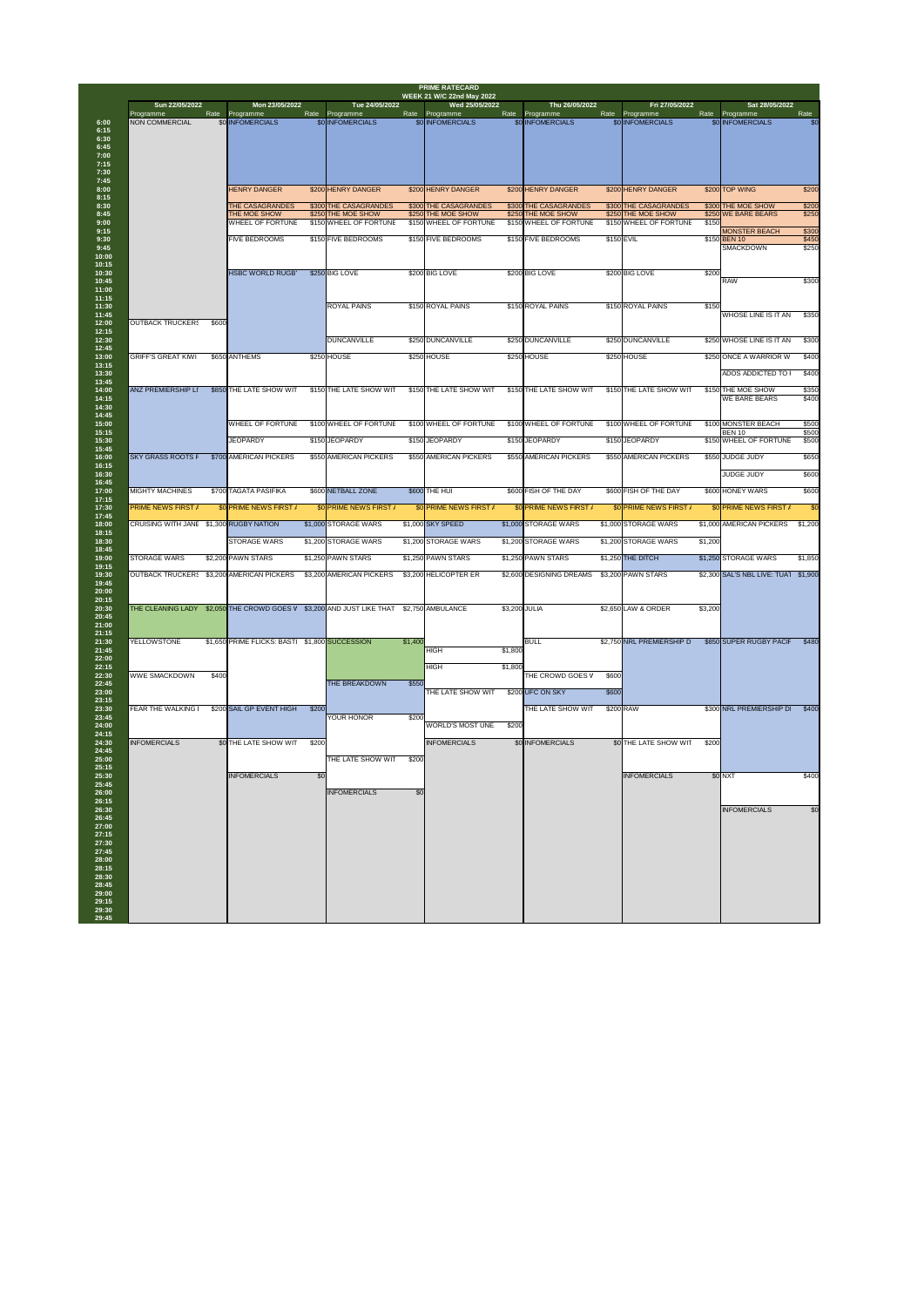| Sun 29/05/2022                          |       | Mon 30/05/2022                                                  |      | Tue 31/05/2022                                                                          |         | <b>PRIME RATECARD</b><br><b>WEEK 22 W/C 29th May 2022</b><br>Wed 1/06/2022 |                | Thu 2/06/2022                                  |             | Fri 3/06/2022                               |         | Sat 4/06/2022                                                          |
|-----------------------------------------|-------|-----------------------------------------------------------------|------|-----------------------------------------------------------------------------------------|---------|----------------------------------------------------------------------------|----------------|------------------------------------------------|-------------|---------------------------------------------|---------|------------------------------------------------------------------------|
| Programme<br>NON COMMERCIAL             |       | Rate Programme<br>\$0 INFOMERCIALS                              | Rate | Programme<br>\$0 INFOMERCIALS                                                           |         | Rate Programme<br>\$0 INFOMERCIALS                                         | Rate           | Programme<br>\$0 INFOMERCIALS                  |             | Rate Programme<br>\$0 INFOMERCIALS          |         | Rate<br>Rate Programme<br><b>\$0 INFOMERCIALS</b><br>\$0               |
|                                         |       | <b>HENRY DANGER</b>                                             |      | \$250 HENRY DANGER                                                                      |         | \$250 HENRY DANGER                                                         |                | \$250 HENRY DANGER                             |             | \$250 HENRY DANGER                          |         | \$250 TOP WING<br>\$100                                                |
|                                         |       | <b>THE CASAGRANDES</b><br>THE MOE SHOW                          |      | \$250 THE CASAGRANDES<br>\$200 THE MOE SHOW                                             |         | \$250 THE CASAGRANDES<br>\$200 THE MOE SHOW                                |                | \$250 THE CASAGRANDES<br>\$200 THE MOE SHOW    |             | \$250 THE CASAGRANDES<br>\$200 THE MOE SHOW |         | \$200<br>\$250 THE MOE SHOW<br>\$250<br>\$200 WE BARE BEARS            |
|                                         |       | <b>WHEEL OF FORTUNE</b><br><b>EVIL</b>                          |      | \$150 WHEEL OF FORTUNE<br>\$200 EVIL                                                    |         | \$150 WHEEL OF FORTUNE<br>\$200 EVIL                                       |                | \$150 WHEEL OF FORTUNE<br>\$200 EVIL           |             | \$150 WHEEL OF FORTUNE<br>\$200 EVIL        | \$150   | <b>MONSTER BEACH</b><br>\$350<br>\$350<br>\$200 BEN 10                 |
|                                         |       |                                                                 |      |                                                                                         |         |                                                                            |                |                                                |             |                                             |         | \$300<br><b>SMACKDOWN</b>                                              |
|                                         |       | <b>HSBC WORLD RUGB'</b>                                         |      | \$150 BIG LOVE                                                                          |         | \$150 BIG LOVE                                                             |                | \$150 BIG LOVE                                 |             | \$150 BIG LOVE                              | \$150   | \$400<br><b>RAW</b>                                                    |
| <b>OUTBACK TRUCKERS</b>                 | \$450 |                                                                 |      | <b>ROYAL PAINS</b>                                                                      |         | \$150 ROYAL PAINS                                                          |                | \$150 ROYAL PAINS                              |             | \$150 ROYAL PAINS                           | \$150   | <b>WHOSE LINE IS IT AN</b><br>\$350                                    |
|                                         |       |                                                                 |      | <b>DUNCANVILLE</b>                                                                      |         | \$250 DUNCANVILLE                                                          |                | \$250 DUNCANVILLE                              |             | \$250 DUNCANVILLE                           | \$250   | <b>WHOSE LINE IS IT AN</b><br>\$350                                    |
| <b>GRIFF'S GREAT AUST</b>               |       | \$600 ANTHEMS                                                   |      | \$250 ANTHEMS                                                                           |         | \$250 HOUSE                                                                |                | \$250 HOUSE                                    |             | \$250 HOUSE                                 |         | \$250 ONCE A WARRIOR W<br>\$400                                        |
| <b>ANZ PREMIERSHIP LI</b>               |       | \$850 THE LATE SHOW WIT                                         |      | \$250 THE LATE SHOW WIT                                                                 |         | \$250 THE LATE SHOW WIT                                                    |                | \$250 THE LATE SHOW WIT                        |             | \$250 THE LATE SHOW WIT                     | \$250   | <b>TRANS TASMAN HOC</b><br>\$600                                       |
|                                         |       | <b>WHEEL OF FORTUNE</b>                                         |      | \$250 WHEEL OF FORTUNE                                                                  |         | \$250 WHEEL OF FORTUNE                                                     |                | \$250 WHEEL OF FORTUNE                         |             | \$250 WHEEL OF FORTUNE                      | \$250   |                                                                        |
|                                         |       | <b>JEOPARDY</b>                                                 |      | \$250 JEOPARDY                                                                          |         | \$250 JEOPARDY                                                             |                | \$250 JEOPARDY                                 |             | \$250 JEOPARDY                              |         | \$250 WHEEL OF FORTUNE<br>\$500                                        |
| <b>SKY GRASS ROOTS F</b>                |       | \$700 AMERICAN PICKERS                                          |      | \$600 AMERICAN PICKERS                                                                  |         | \$600 AMERICAN PICKERS                                                     |                | \$600 AMERICAN PICKERS                         |             | \$600 AMERICAN PICKERS                      |         | \$600 JUDGE JUDY<br>\$700                                              |
| <b>MIGHTY MACHINES</b>                  |       | \$700 TAGATA PASIFIKA                                           |      | \$400 NETBALL ZONE                                                                      |         | \$400 THE HUI                                                              |                | \$400 FISH OF THE DAY                          |             | \$400 FISH OF THE DAY                       |         | \$650<br><b>JUDGE JUDY</b><br>\$400 HONEY WARS<br>\$700                |
| <b>PRIME NEWS FIRST /</b>               |       | \$0 PRIME NEWS FIRST /                                          |      | \$0 PRIME NEWS FIRST /                                                                  |         | \$0 PRIME NEWS FIRST /                                                     |                | \$0 PRIME NEWS FIRST /                         |             | \$0 PRIME NEWS FIRST /                      |         | \$0 PRIME NEWS FIRST /<br>\$0                                          |
| CRUISING WITH JANE \$1,150 RUGBY NATION |       |                                                                 |      | \$1,200 STORAGE WARS                                                                    |         | \$1,200 SKY SPEED                                                          |                | \$1,200 STORAGE WARS                           |             | \$1,200 STORAGE WARS                        |         | \$1,200 AMERICAN PICKERS<br>\$1,550                                    |
|                                         |       | <b>STORAGE WARS</b>                                             |      | \$1,200 STORAGE WARS                                                                    |         | \$1,200 STORAGE WARS                                                       |                | \$1,200 STORAGE WARS                           | \$1,200     |                                             |         |                                                                        |
| STORAGE WARS                            |       | \$1,950 PAWN STARS<br>OUTBACK TRUCKER: \$3,200 AMERICAN PICKERS |      | \$2,400 PAWN STARS<br>\$3,200 AMERICAN PICKERS                                          |         | \$2,400 PAWN STARS<br>\$3,150 HELICOPTER ER                                |                | \$2,400 PAWN STARS<br>\$3,000 DESIGNING DREAMS |             | \$2,400 THE DITCH<br>\$3,000 PAWN STARS     |         | \$2,800 STORAGE WARS<br>\$2,000<br>\$3,000 SAL'S NBL LIVE: NUG \$1,800 |
|                                         |       |                                                                 |      |                                                                                         |         |                                                                            |                |                                                |             |                                             |         |                                                                        |
|                                         |       |                                                                 |      | THE CLEANING LADY \$2,000 THE CROWD GOES V \$2,650 AND JUST LIKE THAT \$1,850 AMBULANCE |         |                                                                            |                | \$3,250 FBI MOST WANTED                        |             | \$2,450 LAW & ORDER                         | \$3,000 |                                                                        |
| YELLOWSTONE                             |       | \$1,600 PRIME FLICKS: BATTI \$1,650 SUCCESSION                  |      |                                                                                         | \$1,100 | <b>ANZ PREMIERSHIP R</b>                                                   | \$650          | <b>BULL</b>                                    | \$2,700 RAW |                                             |         | \$950 SUPER RUGBY PACIF<br>\$480                                       |
| <b>WWE SMACKDOWN</b>                    | \$400 |                                                                 |      | <b>THE BREAKDOWN</b>                                                                    | \$600   |                                                                            |                | THE CROWD GOES V                               |             | \$800 WORLD'S MOST UNE                      | \$600   |                                                                        |
|                                         |       |                                                                 |      |                                                                                         |         | THE LATE SHOW WIT                                                          | \$550          | UFC ON SKY                                     |             | \$650 NRL PREMIERSHIP D                     | \$500   |                                                                        |
| <b>FEAR THE WALKING</b>                 | \$500 | THE LATE SHOW WIT                                               |      | \$550 YOUR HONOR                                                                        | \$250   |                                                                            |                | THE LATE SHOW WIT                              | \$550       |                                             |         | NRL PREMIERSHIP D<br>\$350                                             |
|                                         | \$0   | <b>CLOSEDOWN</b>                                                | \$0  |                                                                                         |         | <b>CINEMA TOAST</b><br><b>CLOSEDOWN</b>                                    | \$200<br>്ട് വ | <b>INFOMERCIALS</b>                            | \$0         |                                             |         |                                                                        |
| <b>INFOMERCIALS</b>                     |       |                                                                 |      |                                                                                         |         | \$550 INFOMERCIALS                                                         | \$0            |                                                |             | THE LATE SHOW WIT                           | \$550   |                                                                        |
|                                         |       | <b>INFOMERCIALS</b>                                             |      | \$0 THE LATE SHOW WIT                                                                   |         |                                                                            |                |                                                |             |                                             |         |                                                                        |
|                                         |       |                                                                 |      | <b>INFOMERCIALS</b>                                                                     | \$0     |                                                                            |                |                                                |             | <b>INFOMERCIALS</b>                         | \$0     | \$250<br><b>NXT</b>                                                    |
|                                         |       |                                                                 |      |                                                                                         |         |                                                                            |                |                                                |             |                                             |         | \$0<br><b>INFOMERCIALS</b>                                             |
|                                         |       |                                                                 |      |                                                                                         |         |                                                                            |                |                                                |             |                                             |         |                                                                        |
|                                         |       |                                                                 |      |                                                                                         |         |                                                                            |                |                                                |             |                                             |         |                                                                        |
|                                         |       |                                                                 |      |                                                                                         |         |                                                                            |                |                                                |             |                                             |         |                                                                        |
|                                         |       |                                                                 |      |                                                                                         |         |                                                                            |                |                                                |             |                                             |         |                                                                        |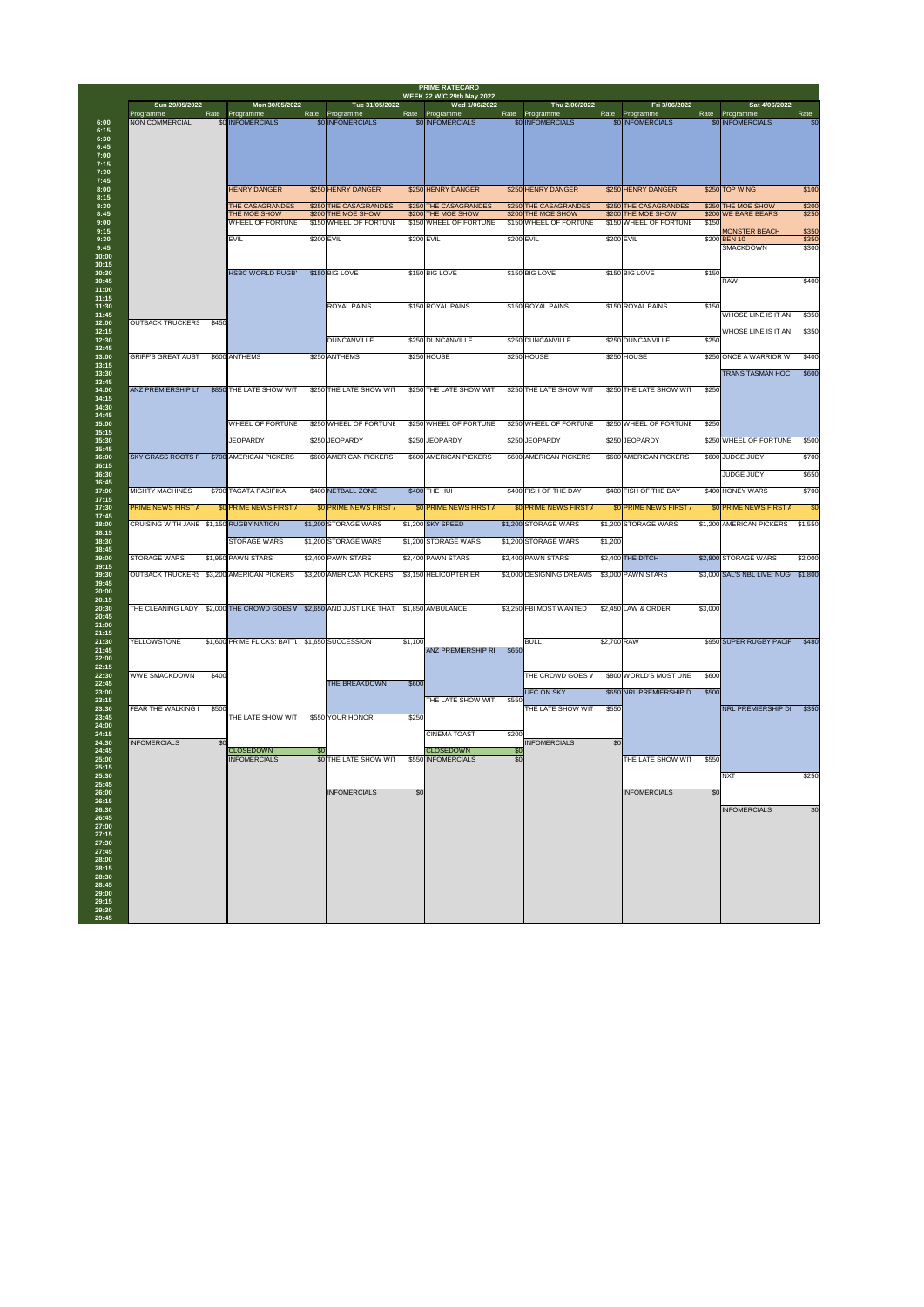| Sun 5/06/2022                             |       | Mon 6/06/2022                                  | Rate  | Tue 7/06/2022                           |                        | Wed 8/06/2022                           |            | Thu 9/06/2022                      | Rate  | Fri 10/06/2022                | Rate    | Sat 11/06/2022                             | Rate           |
|-------------------------------------------|-------|------------------------------------------------|-------|-----------------------------------------|------------------------|-----------------------------------------|------------|------------------------------------|-------|-------------------------------|---------|--------------------------------------------|----------------|
| Programme<br><b>NON COMMERCIAL</b>        |       | Rate Programme<br>\$0 INFOMERCIALS             |       | Programme<br>\$0 INFOMERCIALS           |                        | Rate Programme<br>\$0 INFOMERCIALS      |            | Rate Programme<br>\$0 INFOMERCIALS |       | Programme<br>\$0 INFOMERCIALS |         | Programme<br>\$0 INFOMERCIALS              | \$0            |
|                                           |       |                                                |       |                                         |                        |                                         |            |                                    |       |                               |         |                                            |                |
|                                           |       | <b>HENRY DANGER</b>                            |       | \$250 HENRY DANGER                      |                        | \$250 HENRY DANGER                      |            | \$250 HENRY DANGER                 |       | \$250 HENRY DANGER            |         | \$250 TOP WING                             | \$100          |
|                                           |       | <b>THE CASAGRANDES</b>                         |       | \$250 THE CASAGRANDES                   |                        | \$250 THE CASAGRANDES                   |            | \$250 THE CASAGRANDES              |       | \$250 THE LOUD HOUSE          |         | \$250 THE MOE SHOW                         | \$200          |
|                                           |       | THE MOE SHOW                                   |       | \$200 THE MOE SHOW                      |                        | \$200 THE MOE SHOW                      |            | \$200 THE MOE SHOW                 |       | \$200 THE MOE SHOW            |         | \$200 WE BARE BEARS                        | \$250          |
|                                           |       | <b>WHEEL OF FORTUNE</b>                        |       | \$150 WHEEL OF FORTUNE                  |                        | \$150 WHEEL OF FORTUNE                  |            | \$150 WHEEL OF FORTUNE             |       | \$150 WHEEL OF FORTUNE        | \$150   | <b>MONSTER BEACH</b>                       | \$350          |
|                                           |       | THE QUEEN AND I                                |       | \$200 EVIL                              |                        | \$200 EVIL                              | \$200 EVIL |                                    |       | \$200 EVIL                    |         | \$200 BEN 10<br><b>SMACKDOWN</b>           | \$350<br>\$300 |
|                                           |       | <b>PAWN STARS</b>                              | \$150 | <b>BIG LOVE</b>                         |                        | \$150 BIG LOVE                          |            | \$150 BIG LOVE                     |       | \$150 BIG LOVE                | \$150   | <b>RAW</b>                                 | \$400          |
|                                           |       |                                                |       | <b>ROYAL PAINS</b>                      |                        | \$150 ROYAL PAINS                       |            | \$150 ROYAL PAINS                  |       | \$150 ROYAL PAINS             | \$150   | <b>WHOSE LINE IS IT AN</b>                 | \$350          |
| <b>OUTBACK TRUCKERS</b>                   |       | \$450 PAWN STARS                               | \$150 |                                         |                        |                                         |            |                                    |       |                               |         | <b>WHOSE LINE IS IT AN</b>                 | \$350          |
|                                           |       |                                                |       | <b>DUNCANVILLE</b>                      |                        | \$250 WHOSE LINE IS IT AN               |            | \$250 WHOSE LINE IS IT AN          |       | \$250 WHOSE LINE IS IT AN     | \$250   |                                            |                |
| <b>JUDGE JUDY</b>                         |       | \$600 WHOSE LINE IS IT AN                      |       | \$250 HOUSE                             |                        | \$250 HOUSE                             |            | \$250 HOUSE                        |       | \$250 HOUSE                   |         | \$250 ONCE A WARRIOR W                     | \$400          |
| <b>TRANS TASMAN HOC</b>                   |       | \$600 WHOSE LINE IS IT AN                      | \$250 |                                         |                        |                                         |            |                                    |       |                               |         | ADOS ADDICTED TO                           | \$400          |
|                                           |       | THE LATE SHOW WIT                              |       | \$250 THE LATE SHOW WIT                 |                        | \$250 THE LATE SHOW WIT                 |            | \$250 THE LATE SHOW WIT            |       | \$250 THE LATE SHOW WIT       |         | \$250 THE MOE SHOW<br><b>WE BARE BEARS</b> | \$400<br>\$450 |
|                                           |       | <b>WHEEL OF FORTUNE</b>                        |       | \$250 WHEEL OF FORTUNE                  |                        | \$250 WHEEL OF FORTUNE                  |            | \$250 WHEEL OF FORTUNE             |       | \$250 WHEEL OF FORTUNE        |         | \$250 MONSTER BEACH<br><b>BEN 10</b>       | \$500<br>\$500 |
| <b>JUDGE JUDY</b>                         |       | \$600 JEOPARDY                                 |       | \$250 JEOPARDY                          |                        | \$250 JEOPARDY                          |            | \$250 JEOPARDY                     |       | \$250 JEOPARDY                |         | \$250 WHEEL OF FORTUNE                     | \$500          |
| <b>SKY GRASS ROOTS F</b>                  |       | \$700 AMERICAN PICKERS                         |       | \$600 AMERICAN PICKERS                  |                        | \$600 AMERICAN PICKERS                  |            | \$600 AMERICAN PICKERS             |       | \$600 AMERICAN PICKERS        |         | \$600 JUDGE JUDY                           | \$700          |
|                                           |       |                                                |       |                                         |                        |                                         |            |                                    |       |                               |         | <b>JUDGE JUDY</b>                          | \$650          |
| <b>RUGBY NATION</b>                       |       | \$700 TAGATA PASIFIKA                          |       | \$400 FISH OF THE DAY                   |                        | \$400 THE HUI                           |            | \$400 NETBALL ZONE                 |       | \$400 FISH OF THE DAY         |         | \$400 HONEY WARS                           | \$700          |
| <b>PRIME NEWS FIRST /</b>                 |       | \$0 PRIME NEWS FIRST /                         |       | \$0 PRIME NEWS FIRST /                  |                        | \$0 PRIME NEWS FIRST /                  |            | \$0 PRIME NEWS FIRST /             |       | \$0 PRIME NEWS FIRST /        |         | <b>\$0 PRIME NEWS FIRST /</b>              |                |
| <b>AMERICAN PICKERS</b>                   |       | \$1,150 STORAGE WARS                           |       | \$1,200 STORAGE WARS                    |                        | \$1,200 SKY SPEED                       |            | \$1,200 STORAGE WARS               |       | \$1,200 STORAGE WARS          |         | \$1,200 AMERICAN PICKERS                   | \$1,550        |
|                                           |       | <b>STORAGE WARS</b>                            |       | \$1,200 STORAGE WARS                    |                        | \$1,200 STORAGE WARS                    |            | \$1,200 STORAGE WARS               |       | \$1,200 STORAGE WARS          | \$1,200 |                                            |                |
| <b>STORAGE WARS</b>                       |       | \$1,950 PAWN STARS                             |       | \$2,400 PAWN STARS                      |                        | \$2,400 PAWN STARS                      |            | \$2,400 PAWN STARS                 |       | \$2,400 THE DITCH             |         | \$2,800 STORAGE WARS                       | \$2,000        |
| OUTBACK TRUCKER: \$3,200 AMERICAN PICKERS |       |                                                |       | \$3,200 AMERICAN PICKERS                |                        | \$3,150 A LIVING HELL: APAR             |            | \$3,000 DESIGNING DREAMS           |       | \$3,000 PAWN STARS            |         | \$3,000 SAL'S NBL LIVE: SAIN \$1,800       |                |
|                                           |       |                                                |       |                                         |                        |                                         |            |                                    |       |                               |         |                                            |                |
| THE CLEANING LADY                         |       | \$2,000 THE CROWD GOES V                       |       | \$2,650 AND JUST LIKE THAT              |                        | \$1,850 AMBULANCE                       |            | \$3,250 FBI MOST WANTED            |       | \$2,450 LAW & ORDER           | \$3,000 |                                            |                |
|                                           |       |                                                |       |                                         |                        |                                         |            |                                    |       |                               |         |                                            |                |
| <b>YELLOWSTONE</b>                        |       | \$1,600 PRIME FLICKS: HOT F \$1,650 SUCCESSION |       |                                         | \$1,100                | NIGHTMARE TENANT \$1,750                |            | <b>BULL</b>                        |       | \$2,700 LAW & ORDER           |         | \$950 SUPER RUGBY PACIF                    | \$480          |
| <b>WWE SMACKDOWN</b>                      | \$400 |                                                |       | <b>THE BREAKDOWN</b>                    | \$600                  | THE LATE SHOW WIT                       | \$550      | THE CROWD GOES V                   |       | \$800 WORLD'S MOST UNE        | \$600   |                                            |                |
|                                           |       |                                                |       |                                         |                        |                                         |            | <b>UFC ON SKY</b>                  |       | \$650 NRL PREMIERSHIP D       | \$500   |                                            |                |
| <b>FEAR THE WALKING</b>                   | \$500 | THE LATE SHOW WIT                              | \$550 | YOUR HONOR                              |                        | \$250 CINEMA TOAST                      | \$300      | THE LATE SHOW WIT                  | \$550 |                               |         | <b>INXT</b>                                | \$250          |
| <b>INFOMERCIALS</b>                       | \$0   |                                                |       |                                         |                        | <b>CLOSEDOWN</b><br><b>INFOMERCIALS</b> | \$0        | \$0 INFOMERCIALS                   | \$0   |                               |         | <b>INFOMERCIALS</b>                        | \$0            |
|                                           |       | <b>WORLD'S MOST UNE</b>                        | \$200 | THE LATE SHOW WIT                       | \$550                  |                                         |            |                                    |       | <b>RAW</b>                    | \$550   |                                            |                |
|                                           |       | <b>INFOMERCIALS</b>                            | \$0   |                                         |                        |                                         |            |                                    |       |                               |         |                                            |                |
|                                           |       |                                                |       | <b>CLOSEDOWN</b><br><b>INFOMERCIALS</b> | \$0<br>$\overline{50}$ |                                         |            |                                    |       | <b>THE LATE SHOW WIT</b>      | \$250   |                                            |                |
|                                           |       |                                                |       |                                         |                        |                                         |            |                                    |       | <b>INFOMERCIALS</b>           | \$0     |                                            |                |
|                                           |       |                                                |       |                                         |                        |                                         |            |                                    |       |                               |         |                                            |                |
|                                           |       |                                                |       |                                         |                        |                                         |            |                                    |       |                               |         |                                            |                |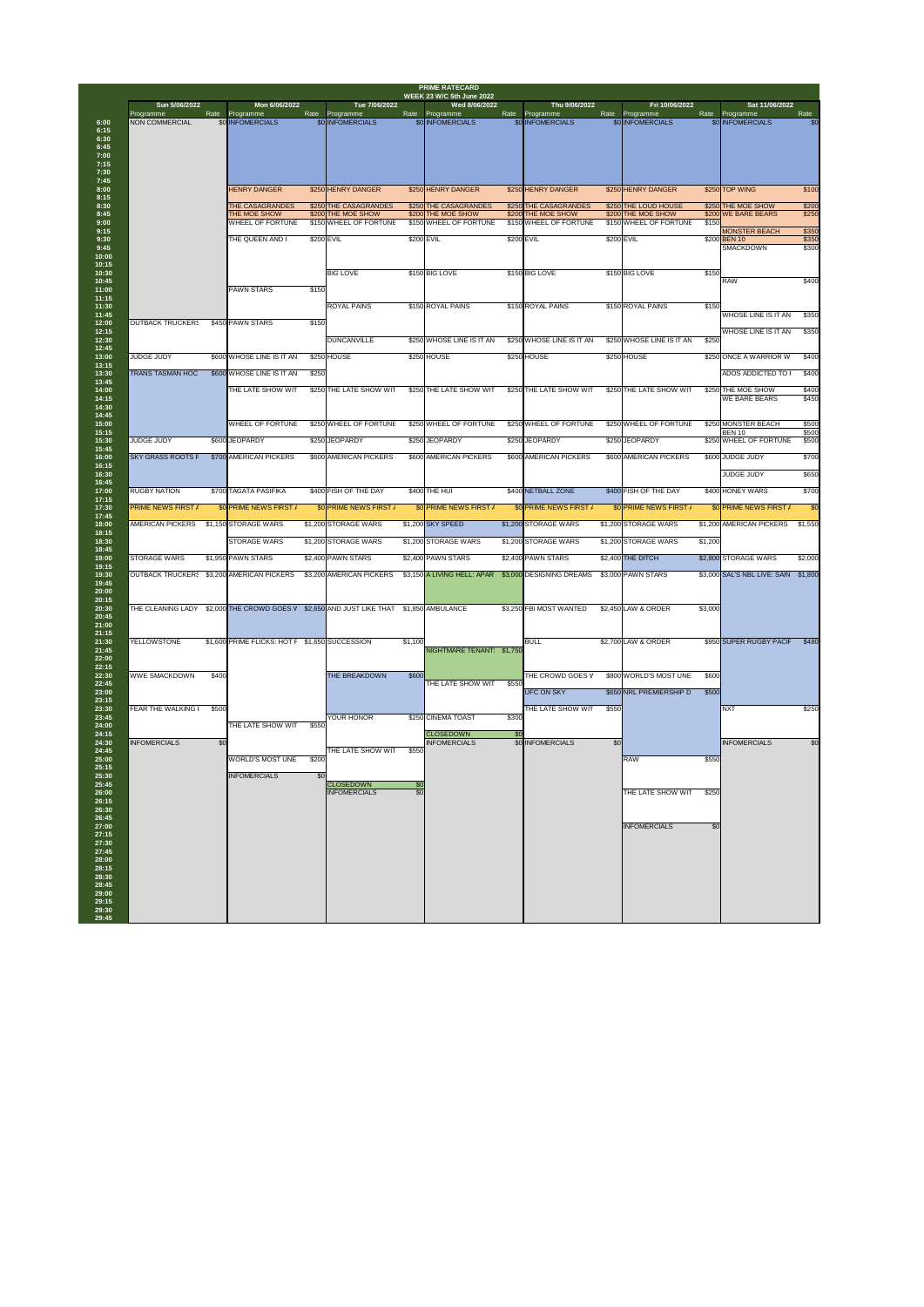| Sun 12/06/2022                            |       | Mon 13/06/2022                                      |                                | Tue 14/06/2022                               |       | <b>WEEK 24 W/C 12th June 2022</b><br>Wed 15/06/2022 |              | Thu 16/06/2022                               |       | Fri 17/06/2022                               |         | Sat 18/06/2022                            |                |
|-------------------------------------------|-------|-----------------------------------------------------|--------------------------------|----------------------------------------------|-------|-----------------------------------------------------|--------------|----------------------------------------------|-------|----------------------------------------------|---------|-------------------------------------------|----------------|
| Programme<br><b>NON COMMERCIAL</b>        | Rate  | Programme<br>\$0 INFOMERCIALS                       | Rate                           | Programme<br>\$0 INFOMERCIALS                | Rate  | Programme<br>\$0 INFOMERCIALS                       | Rate         | Programme<br>\$0 INFOMERCIALS                | Rate  | Programme<br>\$0 INFOMERCIALS                | Rate    | Programme<br>\$0 INFOMERCIALS             | Rate<br>\$0    |
|                                           |       |                                                     |                                |                                              |       |                                                     |              |                                              |       |                                              |         |                                           |                |
|                                           |       |                                                     |                                |                                              |       |                                                     |              |                                              |       |                                              |         |                                           |                |
|                                           |       | <b>HENRY DANGER</b>                                 |                                | \$250 HENRY DANGER                           |       | \$250 HENRY DANGER                                  |              | \$250 HENRY DANGER                           |       | \$250 HENRY DANGER                           |         | \$250 TOP WING                            | \$100          |
|                                           |       | <b>THE LOUD HOUSE</b>                               |                                | \$250 THE LOUD HOUSE                         |       | \$250 THE LOUD HOUSE                                |              | \$250 THE LOUD HOUSE                         |       | \$250 THE LOUD HOUSE                         |         | \$250 THE MOE SHOW                        | \$200          |
|                                           |       | <b>THE MOE SHOW</b><br><b>WHEEL OF FORTUNE</b>      |                                | \$200 THE MOE SHOW<br>\$150 WHEEL OF FORTUNE |       | \$200 THE MOE SHOW<br>\$150 WHEEL OF FORTUNE        |              | \$200 THE MOE SHOW<br>\$150 WHEEL OF FORTUNE |       | \$200 THE MOE SHOW<br>\$150 WHEEL OF FORTUNE | \$150   | \$200 WE BARE BEARS                       | \$250          |
|                                           |       | <b>IEVIL</b>                                        | \$200 EVIL                     |                                              |       | \$200 RAY WINSTONE                                  |              | \$200 RAY WINSTONE                           |       | \$200 RAY WINSTONE                           |         | <b>MONSTER BEACH</b><br>\$200 BEN 10      | \$350<br>\$350 |
|                                           |       |                                                     |                                |                                              |       |                                                     |              |                                              |       |                                              |         | <b>SMACKDOWN</b>                          | \$300          |
|                                           |       | <b>BIG LOVE</b>                                     |                                | \$150 BIG LOVE                               |       | \$150 BIG LOVE                                      |              | \$150 BIG LOVE                               |       | \$150 BIG LOVE                               | \$150   | <b>RAW</b>                                | \$400          |
|                                           |       | <b>ROYAL PAINS</b>                                  |                                | \$150 ROYAL PAINS                            |       | \$150 ROYAL PAINS                                   |              | \$150 ROYAL PAINS                            |       | \$150 ROYAL PAINS                            | \$150   | <b>WHOSE LINE IS IT AN</b>                | \$350          |
| <b>UFC 275 PRELIMS LIV</b>                | \$600 |                                                     |                                |                                              |       |                                                     |              |                                              |       |                                              |         | <b>WHOSE LINE IS IT AN</b>                | \$350          |
|                                           |       | <b>WHOSE LINE IS IT AN</b>                          |                                | \$250 WHOSE LINE IS IT AN                    |       | \$250 WHOSE LINE IS IT AN                           |              | \$250 WHOSE LINE IS IT AN                    |       | \$250 WHOSE LINE IS IT AN                    | \$250   |                                           |                |
|                                           |       | <b>HOUSE</b>                                        |                                | \$250 HOUSE                                  |       | \$250 HOUSE                                         |              | \$250 HOUSE                                  |       | \$250 HOUSE                                  |         | \$250 ONCE A WARRIOR W                    | \$400          |
|                                           |       |                                                     |                                |                                              |       |                                                     |              |                                              |       |                                              |         | THE DITCH                                 | \$400          |
| <b>SKY GRASS ROOTS F</b>                  |       | \$700 THE LATE SHOW WIT                             |                                | \$250 THE LATE SHOW WIT                      |       | \$250 THE LATE SHOW WIT                             |              | \$250 THE LATE SHOW WIT                      |       | \$250 THE LATE SHOW WIT                      |         | \$250 THE MOE SHOW                        | \$400          |
|                                           |       |                                                     |                                |                                              |       |                                                     |              |                                              |       |                                              |         | <b>WE BARE BEARS</b><br>1ST XV RUGBY LIVE | \$450<br>\$900 |
| <b>JUDGE JUDY</b>                         |       | \$600 WHEEL OF FORTUNE                              |                                | \$250 WHEEL OF FORTUNE                       |       | \$250 WHEEL OF FORTUNE                              |              | \$250 WHEEL OF FORTUNE                       |       | \$250 WHEEL OF FORTUNE                       | \$250   |                                           |                |
| <b>ANZ PREMIERSHIP FI</b>                 |       | \$850 JEOPARDY                                      |                                | \$250 JEOPARDY                               |       | \$250 JEOPARDY                                      |              | \$250 JEOPARDY                               |       | \$250 JEOPARDY                               | \$250   |                                           |                |
|                                           |       | <b>PAWN STARS</b>                                   |                                | \$600 PAWN STARS                             |       | \$600 PAWN STARS                                    |              | \$600 PAWN STARS                             |       | \$600 PAWN STARS                             | \$600   |                                           |                |
|                                           |       |                                                     |                                |                                              |       |                                                     |              |                                              |       |                                              |         | <b>ADOS ADDICTED TO</b>                   | \$650          |
|                                           |       |                                                     |                                |                                              |       |                                                     |              |                                              |       |                                              |         |                                           |                |
|                                           |       | <b>TAGATA PASIFIKA</b>                              |                                | \$400 FISH OF THE DAY                        |       | \$400 THE HUI                                       |              | \$400 FISH OF THE DAY                        |       | \$400 WHICH CAR                              |         | \$400 HONEY WARS                          | \$700          |
| <b>PRIME NEWS FIRST /</b>                 |       | \$0 PRIME NEWS FIRST /                              |                                | \$0 PRIME NEWS FIRST /                       |       | \$0 PRIME NEWS FIRST /                              |              | <b>\$0 PRIME NEWS FIRST /</b>                |       | \$0 PRIME NEWS FIRST /                       |         | <b>\$0 PRIME NEWS FIRST /</b>             | \$0            |
| <b>AMERICAN PICKERS</b>                   |       | \$1,150 RUGBY NATION                                |                                | \$1,200 STORAGE WARS                         |       | \$1,200 SKY SPEED                                   |              | \$1,200 STORAGE WARS                         |       | \$1,200 STORAGE WARS                         |         | \$1,200 AMERICAN PICKERS                  | \$1,550        |
|                                           |       | <b>STORAGE WARS</b>                                 |                                | \$1,200 STORAGE WARS                         |       | \$1,200 STORAGE WARS                                |              | \$1,200 STORAGE WARS                         |       | \$1,200 STORAGE WARS                         | \$1,200 |                                           |                |
| <b>STORAGE WARS</b>                       |       | \$1,950 PAWN STARS                                  |                                | \$2,400 PAWN STARS                           |       | \$2,400 PAWN STARS                                  |              | \$2,400 PAWN STARS                           |       | \$2,400 THE DITCH                            |         | \$2,800 STORAGE WARS                      | \$2,000        |
| OUTBACK TRUCKER: \$3,200 AMERICAN PICKERS |       |                                                     |                                | \$3,200 AMERICAN PICKERS                     |       | \$3,150 ALL NEW TRAFFIC CO                          |              | \$3,000 THE WINE SHOW                        |       | \$3,000 PAWN STARS                           |         | \$3,000 SAL'S NBL LIVE: HAW \$1,800       |                |
|                                           |       |                                                     |                                |                                              |       |                                                     |              |                                              |       |                                              |         |                                           |                |
| THE CLEANING LADY                         |       | \$2,000 THE CROWD GOES V \$2,650 AND JUST LIKE THAT |                                |                                              |       | \$1,850 WEATHER GONE VIR                            |              | \$3,250 FBI MOST WANTED                      |       | \$2,450 LAW & ORDER                          | \$3,000 |                                           |                |
|                                           |       |                                                     |                                |                                              |       |                                                     |              |                                              |       |                                              |         |                                           |                |
| <b>YELLOWSTONE</b>                        |       | \$1,600 PRIME FLICKS: TERM \$1,650 SUCCESSION       |                                |                                              |       | \$1,100 NIGHTMARE TENANT                            | \$1,750 BULL |                                              |       | \$2,700 NRL PREMIERSHIP D                    |         | \$600 SUPER RUGBY PACIF                   | \$960          |
|                                           |       |                                                     |                                |                                              |       |                                                     |              |                                              |       |                                              |         |                                           |                |
| <b>NRL PREMIERSHIP D</b>                  | \$600 |                                                     |                                |                                              |       | THE LATE SHOW WIT                                   |              | \$550 THE CROWD GOES V                       | \$800 |                                              |         |                                           |                |
|                                           |       |                                                     |                                | <b>THE BREAKDOWN</b>                         | \$600 |                                                     |              |                                              |       |                                              |         |                                           |                |
|                                           |       |                                                     |                                |                                              |       |                                                     |              | <b>UFC ON SKY</b>                            | \$650 |                                              |         |                                           |                |
|                                           |       |                                                     |                                | YOUR HONOR                                   | \$250 | <b>CINEMA TOAST</b>                                 |              | \$300 THE LATE SHOW WIT                      |       | \$550 RAW                                    |         | \$550 NRL PREMIERSHIP D                   | \$600          |
|                                           |       | THE LATE SHOW WIT                                   | \$550                          |                                              |       | <b>INFOMERCIALS</b>                                 | \$0          |                                              |       |                                              |         |                                           |                |
| <b>WWE SMACKDOWN</b>                      | \$400 |                                                     |                                |                                              |       |                                                     |              | <b>INFOMERCIALS</b>                          |       | <b>SOITHE LATE SHOW WIT</b>                  | \$550   |                                           |                |
|                                           |       |                                                     |                                | THE LATE SHOW WIT                            | \$550 |                                                     |              |                                              |       |                                              |         |                                           |                |
| <b>INFOMERCIALS</b>                       |       | <b>CLOSEDOWN</b><br>\$0 INFOMERCIALS                | \$0<br>$\overline{\mathbf{S}}$ |                                              |       |                                                     |              |                                              |       | <b>INFOMERCIALS</b>                          |         | \$0 NXT                                   | \$250          |
|                                           |       |                                                     |                                |                                              |       |                                                     |              |                                              |       |                                              |         |                                           |                |
|                                           |       |                                                     |                                | <b>INFOMERCIALS</b>                          | \$0   |                                                     |              |                                              |       |                                              |         |                                           |                |
|                                           |       |                                                     |                                |                                              |       |                                                     |              |                                              |       |                                              |         | <b>INFOMERCIALS</b>                       | \$0            |
|                                           |       |                                                     |                                |                                              |       |                                                     |              |                                              |       |                                              |         |                                           |                |
|                                           |       |                                                     |                                |                                              |       |                                                     |              |                                              |       |                                              |         |                                           |                |
|                                           |       |                                                     |                                |                                              |       |                                                     |              |                                              |       |                                              |         |                                           |                |
|                                           |       |                                                     |                                |                                              |       |                                                     |              |                                              |       |                                              |         |                                           |                |
|                                           |       |                                                     |                                |                                              |       |                                                     |              |                                              |       |                                              |         |                                           |                |
|                                           |       |                                                     |                                |                                              |       |                                                     |              |                                              |       |                                              |         |                                           |                |
|                                           |       |                                                     |                                |                                              |       |                                                     |              |                                              |       |                                              |         |                                           |                |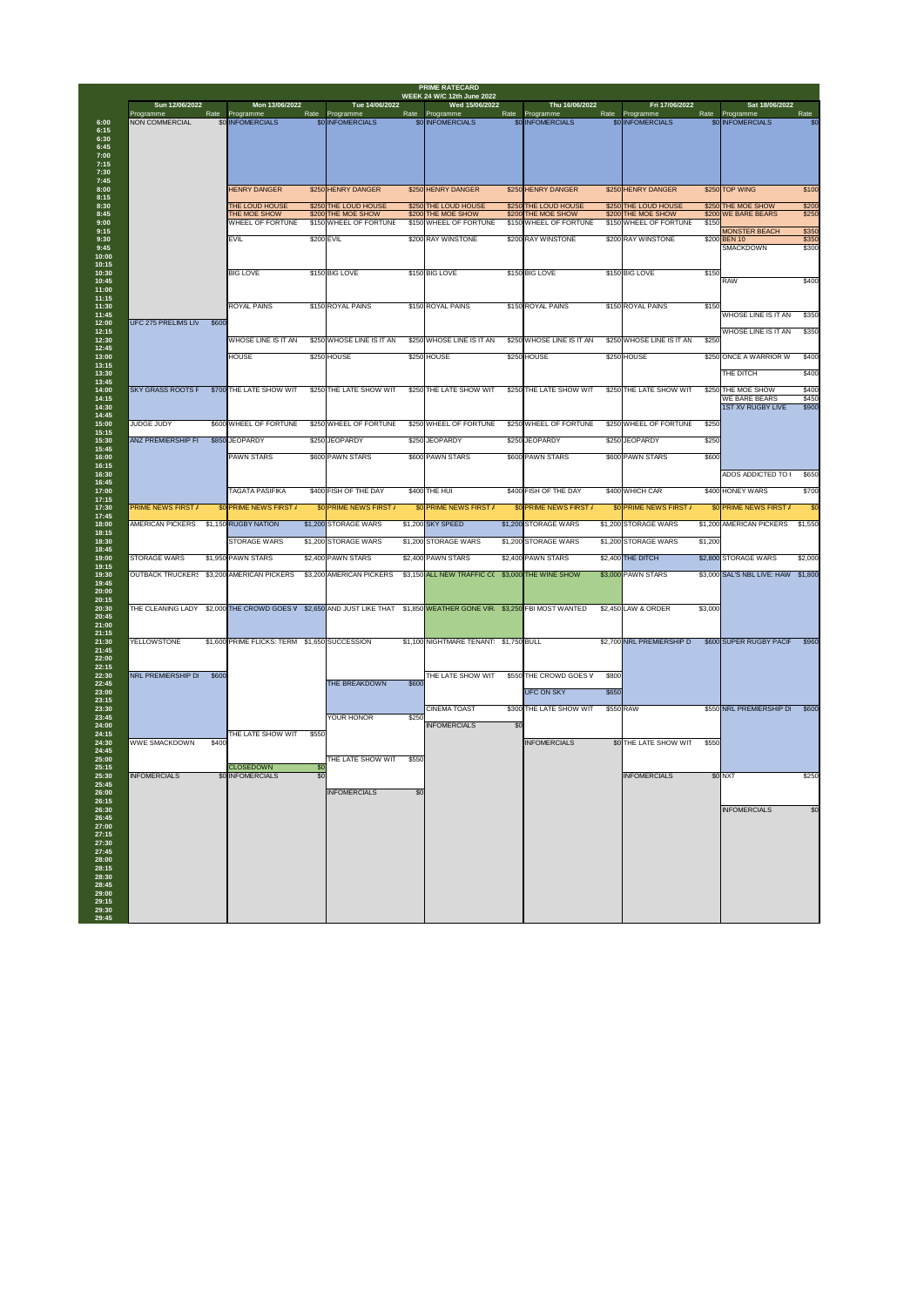| Sun 19/06/2022                            |       | Mon 20/06/2022                          |      | Tue 21/06/2022                                                              |            | <b>WEEK 25 W/C 19th June 2022</b><br>Wed 22/06/2022 |       | Thu 23/06/2022                               |                | Fri 24/06/2022                     |         | Sat 25/06/2022                               |                |
|-------------------------------------------|-------|-----------------------------------------|------|-----------------------------------------------------------------------------|------------|-----------------------------------------------------|-------|----------------------------------------------|----------------|------------------------------------|---------|----------------------------------------------|----------------|
| Programme<br><b>NON COMMERCIAL</b>        | Rate  | Programme<br>\$0 INFOMERCIALS           | Rate | Programme<br>\$0 INFOMERCIALS                                               |            | Rate Programme<br>\$0 INFOMERCIALS                  |       | Rate Programme<br>\$0 INFOMERCIALS           | Rate           | Programme<br>\$0 CELEBRATE MATARII | Rate    | Programme<br>\$350 INFOMERCIALS              | Rate<br>\$0    |
|                                           |       |                                         |      |                                                                             |            |                                                     |       |                                              |                |                                    |         |                                              |                |
|                                           |       |                                         |      |                                                                             |            |                                                     |       |                                              |                |                                    |         |                                              |                |
|                                           |       |                                         |      |                                                                             |            |                                                     |       |                                              |                |                                    |         |                                              |                |
|                                           |       |                                         |      |                                                                             |            |                                                     |       |                                              |                |                                    |         |                                              |                |
|                                           |       |                                         |      |                                                                             |            |                                                     |       |                                              |                |                                    |         |                                              |                |
|                                           |       | <b>HENRY DANGER</b>                     |      | \$250 HENRY DANGER                                                          |            | \$250 HENRY DANGER                                  |       | \$250 HENRY DANGER                           | \$250          |                                    |         | <b>TOP WING</b>                              | \$100          |
|                                           |       | <b>THE LOUD HOUSE</b>                   |      | \$250 THE LOUD HOUSE                                                        |            | \$250 THE LOUD HOUSE                                |       | \$250 THE LOUD HOUSE                         | \$250          |                                    |         | THE MOE SHOW                                 | \$200          |
|                                           |       | THE MOE SHOW<br><b>WHEEL OF FORTUNE</b> |      | \$200 THE MOE SHOW<br>\$150 WHEEL OF FORTUNE                                |            | \$200 THE MOE SHOW<br>\$150 WHEEL OF FORTUNE        |       | \$200 THE MOE SHOW<br>\$150 WHEEL OF FORTUNE | \$200<br>\$150 |                                    |         | <b>WE BARE BEARS</b>                         | \$250          |
|                                           |       |                                         |      | \$200 RAY WINSTONE                                                          |            |                                                     |       | \$200 PUNK                                   |                |                                    |         | <b>MONSTER BEACH</b>                         | \$350          |
|                                           |       | <b>RAY WINSTONE</b>                     |      |                                                                             |            | \$200 PUNK                                          |       |                                              | \$200          |                                    |         | <b>BEN 10</b><br><b>SMACKDOWN</b>            | \$350<br>\$300 |
|                                           |       |                                         |      |                                                                             |            |                                                     |       |                                              |                |                                    |         |                                              |                |
|                                           |       | <b>BIG LOVE</b>                         |      | \$150 BIG LOVE                                                              |            | \$150 BIG LOVE                                      |       | \$150 BIG LOVE                               | \$150          |                                    |         |                                              |                |
|                                           |       |                                         |      |                                                                             |            |                                                     |       |                                              |                | <b>TRUCK FILES</b>                 | \$150   | RAW                                          | \$400          |
|                                           |       |                                         |      |                                                                             |            |                                                     |       |                                              |                |                                    |         |                                              |                |
|                                           |       | <b>ROYAL PAINS</b>                      |      | \$150 ROYAL PAINS                                                           |            | \$150 ROYAL PAINS                                   |       | \$150 ROYAL PAINS                            | \$150          |                                    |         | <b>WHOSE LINE IS IT AN</b>                   | \$350          |
| <b>OUTBACK TRUCKERS</b>                   | \$450 |                                         |      |                                                                             |            |                                                     |       |                                              |                | <b>TRUCK FILES</b>                 | \$200   |                                              |                |
|                                           |       | <b>WHOSE LINE IS IT AN</b>              |      | \$250 WHOSE LINE IS IT AN                                                   |            | \$250 WHOSE LINE IS IT AN                           |       | \$250 WHOSE LINE IS IT AN                    | \$250          |                                    |         | WHOSE LINE IS IT AN                          | \$350          |
|                                           |       |                                         |      |                                                                             |            |                                                     |       |                                              |                |                                    |         |                                              |                |
| <b>GRIFF'S GREAT AUST</b>                 |       | \$600 HOUSE                             |      | \$250 HOUSE                                                                 |            | \$250 HOUSE                                         |       | \$250 HOUSE                                  |                | \$250 TRUCK FILES                  |         | \$250 ONCE A WARRIOR W                       | \$400          |
|                                           |       |                                         |      |                                                                             |            |                                                     |       |                                              |                |                                    |         | THE DITCH                                    | \$400          |
| <b>ALL NEW TRAFFIC C(</b>                 |       | \$600 THE LATE SHOW WIT                 |      | \$250 THE LATE SHOW WIT                                                     |            | \$250 THE LATE SHOW WIT                             |       | <b>\$250 THE LATE SHOW WIT</b>               |                | \$250 THE LATE SHOW WIT            |         | \$250 THE MOE SHOW                           | \$400          |
|                                           |       |                                         |      |                                                                             |            |                                                     |       |                                              |                |                                    |         | <b>WE BARE BEARS</b>                         | \$450          |
|                                           |       |                                         |      |                                                                             |            |                                                     |       |                                              |                |                                    |         | <b>WE BARE BEARS</b><br><b>WE BARE BEARS</b> | \$450<br>\$450 |
| TRUCK NIGHT IN AME                        |       | \$600 WHEEL OF FORTUNE                  |      | \$250 WHEEL OF FORTUNE                                                      |            | \$250 WHEEL OF FORTUNE                              |       | \$250 WHEEL OF FORTUNE<br><b>JEOPARDY</b>    | \$250          | \$250 WHEEL OF FORTUNE             |         | \$250 MONSTER BEACH<br><b>MONSTER BEACH</b>  | \$500<br>\$500 |
|                                           |       | <b>JEOPARDY</b>                         |      | \$250 JEOPARDY                                                              |            | \$250 JEOPARDY                                      | \$250 |                                              |                | <b>JEOPARDY</b>                    |         | \$250 WHEEL OF FORTUNE                       | \$500          |
| <b>SKY GRASS ROOTS F</b>                  |       | \$700 PAWN STARS                        |      | \$600 PAWN STARS                                                            |            | \$600 PAWN STARS                                    | \$600 | <b>SAIL GP</b>                               | \$600          | <b>OUTBACK TRUCKERS</b>            |         | \$600 JUDGE JUDY                             | \$650          |
|                                           |       |                                         |      |                                                                             |            |                                                     |       |                                              |                |                                    |         |                                              |                |
|                                           |       |                                         |      |                                                                             |            |                                                     |       |                                              |                |                                    |         | <b>ADOS ADDICTION</b>                        | \$700          |
| <b>RUGBY NATION</b>                       |       | \$700 TAGATA PASIFIKA                   |      | \$400 WHICH CAR                                                             |            | \$400 THE HUI                                       |       | \$400 WHICH CAR                              |                | \$400 MATARIKI EXPLAINED           |         | \$400 HONEY WARS                             | \$700          |
| <b>PRIME NEWS FIRST /</b>                 |       | \$0 PRIME NEWS FIRST /                  |      | \$0 PRIME NEWS FIRST /                                                      |            | \$0 PRIME NEWS FIRST /                              |       | \$0 PRIME NEWS FIRST /                       |                | \$0 PRIME NEWS FIRST /             |         | \$0 PRIME NEWS FIRST /                       | \$0            |
| AMERICAN PICKERS                          |       | \$1,150 STORAGE WARS                    |      | \$1,200 STORAGE WARS                                                        |            | \$1,200 SKY SPEED                                   |       | \$1,200 STORAGE WARS                         |                | \$1,200 STORAGE WARS               |         | \$1,200 AMERICAN PICKERS                     | \$1,550        |
|                                           |       |                                         |      |                                                                             |            |                                                     |       |                                              |                |                                    |         |                                              |                |
|                                           |       | <b>STORAGE WARS</b>                     |      | \$1,200 STORAGE WARS                                                        |            | \$1,200 STORAGE WARS                                |       | \$1,200 STORAGE WARS                         |                | \$1,200 STORAGE WARS               | \$1,200 |                                              |                |
| <b>STORAGE WARS</b>                       |       | \$1,950 PAWN STARS                      |      | \$2,400 PAWN STARS                                                          |            | \$2,400 PAWN STARS                                  |       | \$2,400 PAWN STARS                           |                | \$2,400 THE DITCH                  |         | \$2,800 STORAGE WARS                         | \$2,000        |
| OUTBACK TRUCKER: \$3,200 AMERICAN PICKERS |       |                                         |      | \$3,200 AMERICAN PICKERS                                                    |            | \$3,150 ALL NEW TRAFFIC CO                          |       | \$3,000 THE WINE SHOW                        |                | \$3,000 PAWN STARS                 |         | \$3,000 SALS NBL                             | \$1,200        |
|                                           |       |                                         |      |                                                                             |            |                                                     |       |                                              |                |                                    |         |                                              |                |
|                                           |       |                                         |      |                                                                             |            |                                                     |       |                                              |                |                                    |         |                                              |                |
| THE CLEANING LADY                         |       | \$2,000 THE CROWD GOES V                |      | \$2,650 AND JUST LIKE THAT \$1,850 WEATHER GONE VIR \$3,250 FBI MOST WANTED |            |                                                     |       |                                              |                | \$2,450 LAW & ORDER                | \$3,000 |                                              |                |
|                                           |       |                                         |      |                                                                             |            |                                                     |       |                                              |                |                                    |         |                                              |                |
| <b>YELLOWSTONE</b>                        |       | \$1,600 PRIME FLICKS                    |      | \$1,650 SUCCESSION                                                          |            | \$1,100 NIGHTMARE TENANT \$1,750 BULL               |       |                                              |                | \$2,700 LAW & ORDER                |         | \$3,000 NRL PREMIERSHIP D \$1,200            |                |
|                                           |       |                                         |      |                                                                             |            |                                                     |       |                                              |                |                                    |         |                                              |                |
|                                           |       |                                         |      |                                                                             |            |                                                     |       |                                              |                |                                    |         |                                              |                |
| <b>WWE SMACKDOWN</b>                      | \$400 |                                         |      |                                                                             |            | THE LATE SHOW WIT                                   |       | \$550 THE CROWD GOES V                       |                | \$800 WORLD'S MOST UNE             | \$550   |                                              |                |
|                                           |       |                                         |      | <b>THE BREAKDOWN</b>                                                        | \$600      |                                                     |       | <b>UFC ON SKY</b>                            |                | \$650 WOMEN'S STATE OF             | \$950   |                                              |                |
|                                           |       |                                         |      |                                                                             |            |                                                     |       |                                              |                |                                    |         |                                              |                |
| FEAR THE WALKING                          | \$200 | THE LATE SHOW WIT                       |      | \$550 THE LATE SHOW WIT                                                     | \$550      | <b>CINEMA TOAST</b>                                 |       | \$300 THE LATE SHOW WIT                      | \$550          |                                    |         | <b>NRL PREMIERSHIP D</b>                     | \$850          |
|                                           |       |                                         |      |                                                                             |            | <b>INFOMERCIALS</b>                                 | \$0   |                                              |                |                                    |         |                                              |                |
|                                           | \$0   |                                         |      |                                                                             |            |                                                     |       | <b>INFOMERCIALS</b>                          | \$0            |                                    |         |                                              |                |
| <b>INFOMERCIALS</b>                       |       | <b>CLOSEDOWN</b>                        |      | \$0 CLOSEDOWN<br>\$0 INFOMERCIALS                                           | \$0<br>\$0 |                                                     |       |                                              |                | <b>RAW</b>                         | \$550   |                                              |                |
|                                           |       |                                         |      |                                                                             |            |                                                     |       |                                              |                |                                    |         |                                              |                |
|                                           |       | <b>INFOMERCIALS</b>                     |      |                                                                             |            |                                                     |       |                                              |                |                                    |         | <b>NXT</b>                                   | \$250          |
|                                           |       |                                         |      |                                                                             |            |                                                     |       |                                              |                |                                    |         |                                              |                |
|                                           |       |                                         |      |                                                                             |            |                                                     |       |                                              |                | THE LATE SHOW WIT                  | \$550   |                                              |                |
|                                           |       |                                         |      |                                                                             |            |                                                     |       |                                              |                |                                    |         |                                              |                |
|                                           |       |                                         |      |                                                                             |            |                                                     |       |                                              |                |                                    |         | <b>INFOMERCIALS</b>                          |                |
|                                           |       |                                         |      |                                                                             |            |                                                     |       |                                              |                | <b>INFOMERCIALS</b>                | \$0     |                                              |                |
|                                           |       |                                         |      |                                                                             |            |                                                     |       |                                              |                |                                    |         |                                              |                |
|                                           |       |                                         |      |                                                                             |            |                                                     |       |                                              |                |                                    |         |                                              |                |
|                                           |       |                                         |      |                                                                             |            |                                                     |       |                                              |                |                                    |         |                                              | \$0            |
|                                           |       |                                         |      |                                                                             |            |                                                     |       |                                              |                |                                    |         |                                              |                |
|                                           |       |                                         |      |                                                                             |            |                                                     |       |                                              |                |                                    |         |                                              |                |